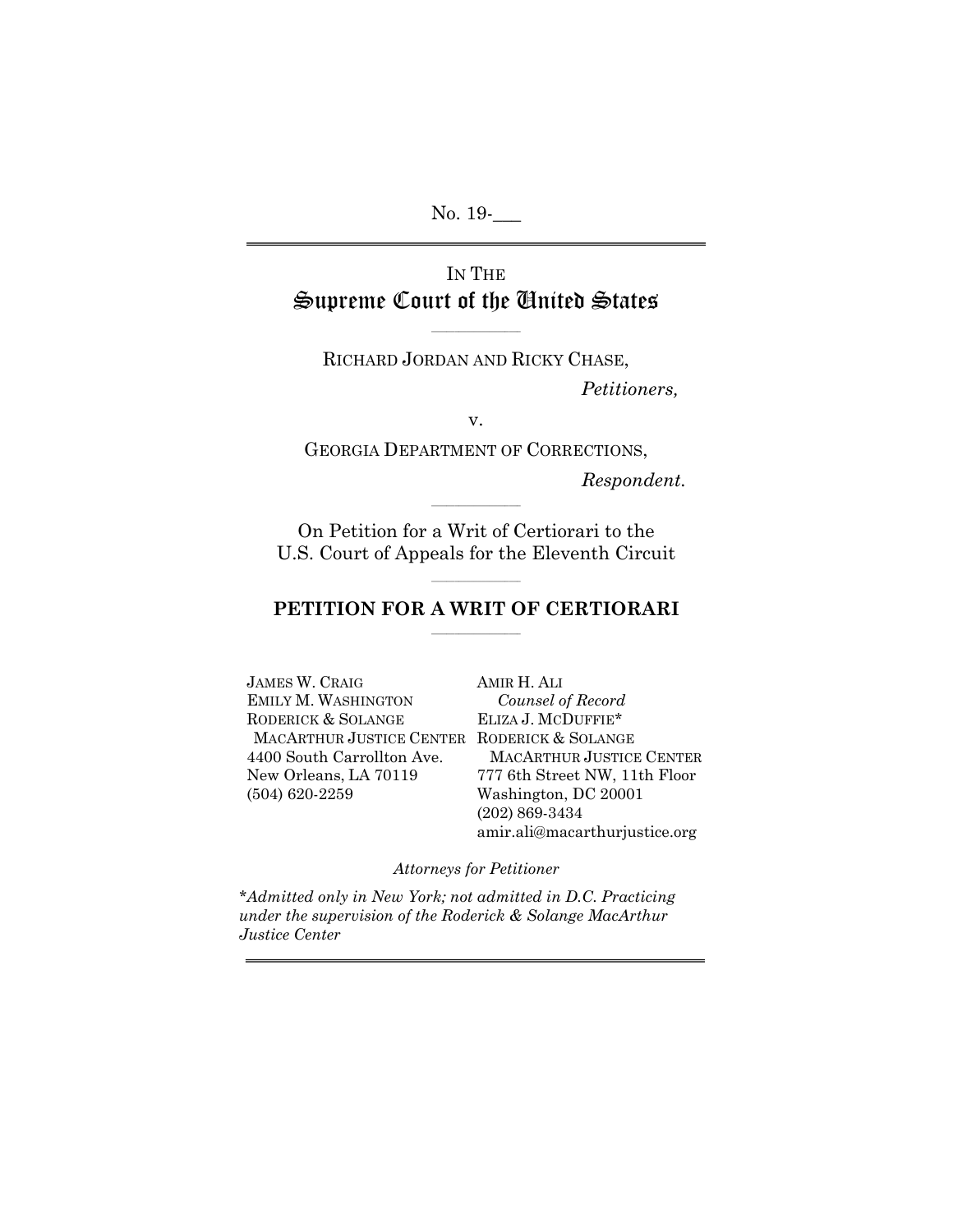## **CAPITAL CASE**

## **QUESTION PRESENTED**

Whether evidence of how other departments of corrections have obtained and successfully administered an alternative execution method is relevant to showing the method is feasible and available under *Glossip v. Gross*, 135 S. Ct. 2726 (2015).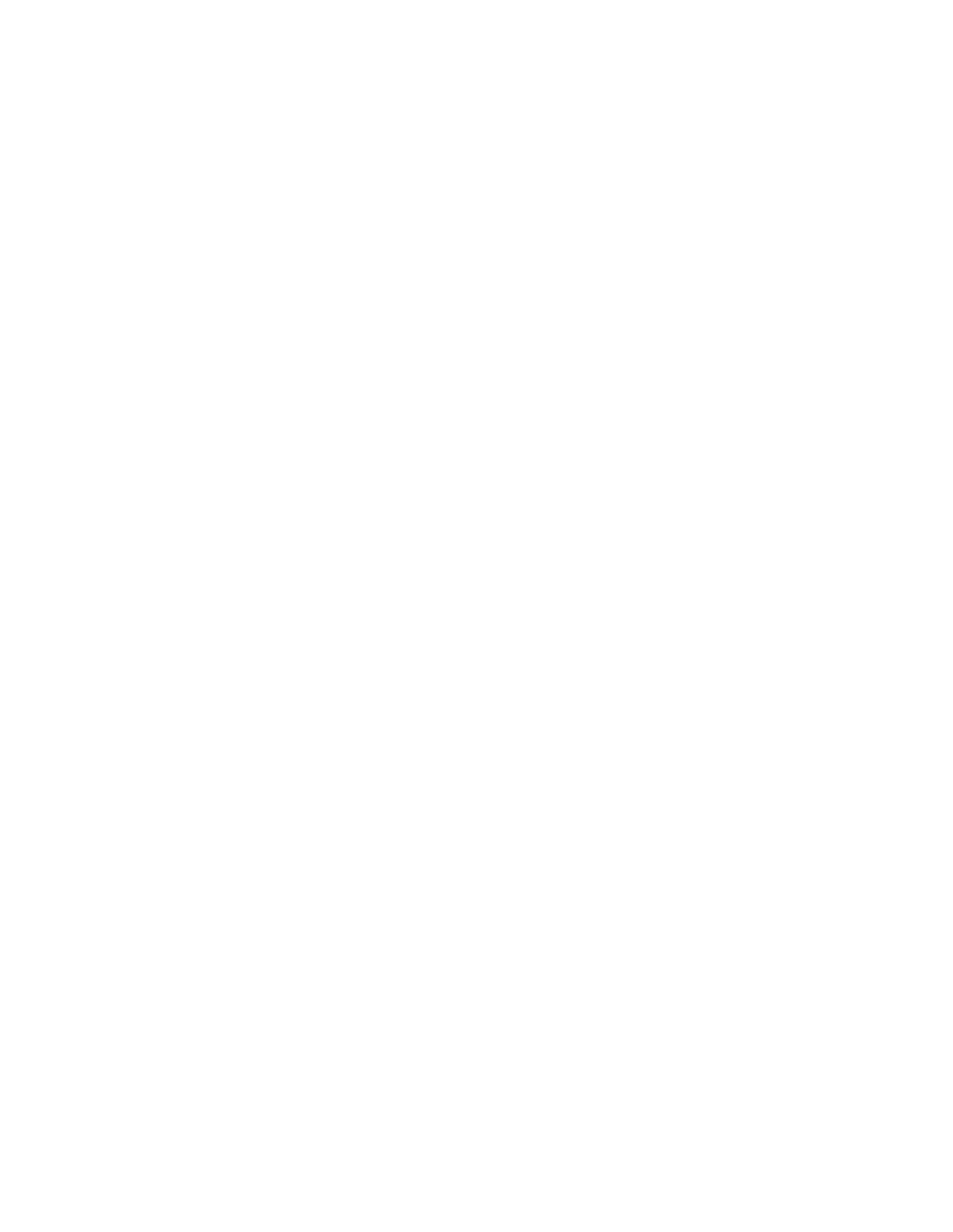# **TABLE OF CONTENTS**

# **Page(s)**

| Statutory And Constitutional Provisions Involved2                                                                          |
|----------------------------------------------------------------------------------------------------------------------------|
|                                                                                                                            |
|                                                                                                                            |
|                                                                                                                            |
|                                                                                                                            |
| II. The Meaning of "Known And Available" Is The                                                                            |
| Subject Of An Acknowledged Circuit Split.  19                                                                              |
|                                                                                                                            |
|                                                                                                                            |
| Appendix A<br>Opinion on Rehearing, Jordan v. Ga. Dep't of Corr.,                                                          |
| Appendix B<br>Initial Opinion, Jordan v. Ga. Dep't of Corr.,                                                               |
| Appendix C<br>District Court Order,<br>Jordan v. Fisher, No. 1:16-cv-2582,<br>2016 WL 9776069 (N.D. Ga. Jan. 17, 2017) 57a |
| Appendix D<br>Magistrate Judge Order, Jordan v. Fisher,<br>No. 1:16-cv-2582, (N.D. Ga. Oct. 20, 2016) 59a                  |

iii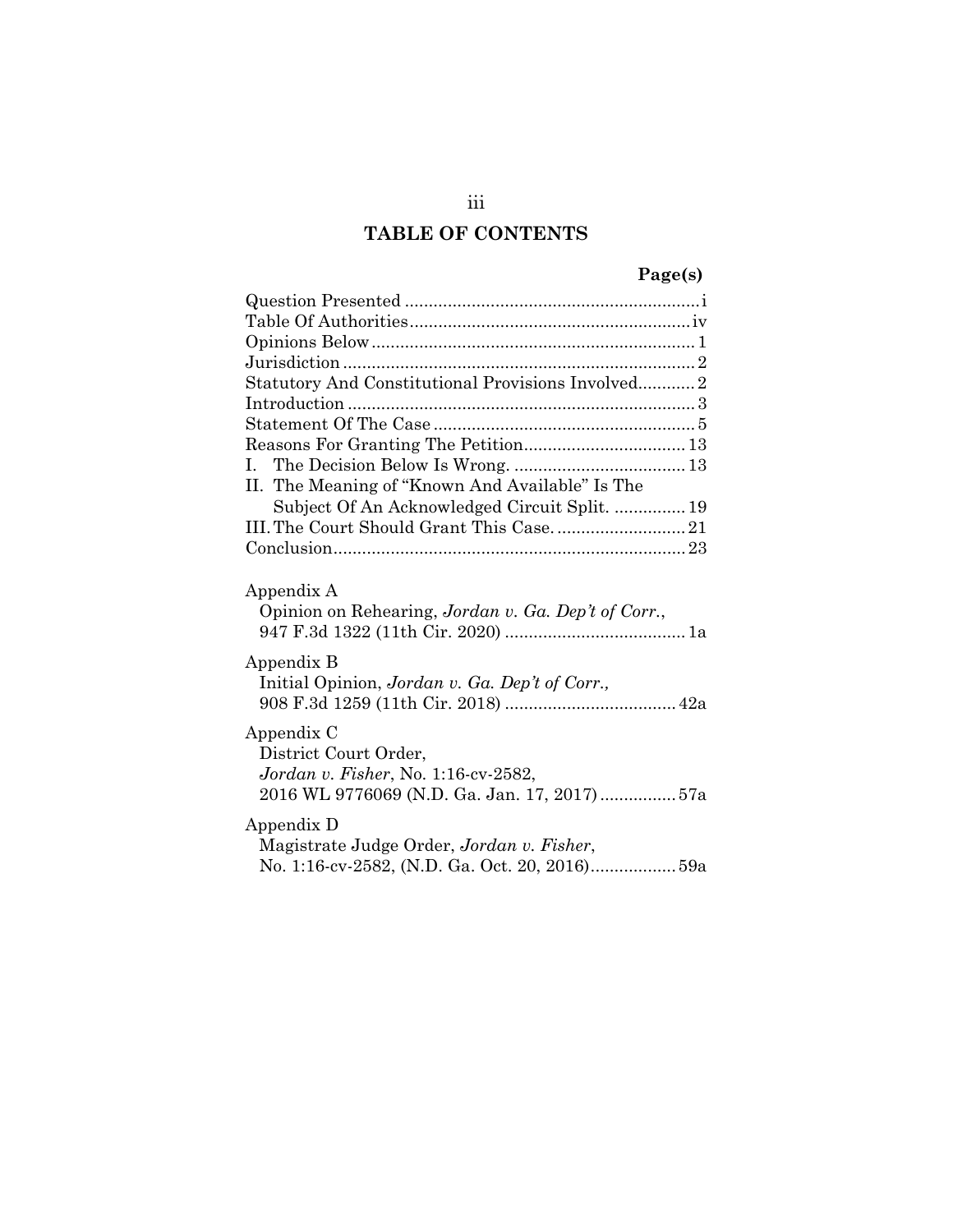# **TABLE OF AUTHORITIES**

## **Page(s)**

## **Cases**

| Adkins v. Christie,                                  |
|------------------------------------------------------|
|                                                      |
| Arthur v. Comm'r, Ala. Dep't of Corr.,               |
|                                                      |
|                                                      |
| Bucklew v. Precythe, 139 S. Ct. 1112 (2019)  passim  |
|                                                      |
| Fears v. Morgan,                                     |
| 860 F. 3d 881 (6th Cir. 2017)  19, 20                |
| Glossip v. Gross, 135 S. Ct. 2726 (2015)3, 6, 13, 16 |
|                                                      |
|                                                      |
| McGehee v. Hutchinson,                               |
|                                                      |
| McGehee v. Hutchinson,                               |
|                                                      |
| McGehee v. Hutchinson,                               |
| No. 4:17-CV-00179 KGB, 2017 WL                       |
| 1399554 (E.D. Ark. Apr. 15, 2017) 20, 21             |
| In re Ohio Execution Protocol Litigation,            |
|                                                      |
| Oppenheimer Fund, Inc. v. Sanders,                   |
|                                                      |
| Trammel v. United States,                            |
|                                                      |
|                                                      |
|                                                      |
| <b>Statutes and Constitutional Provisions</b>        |
|                                                      |
|                                                      |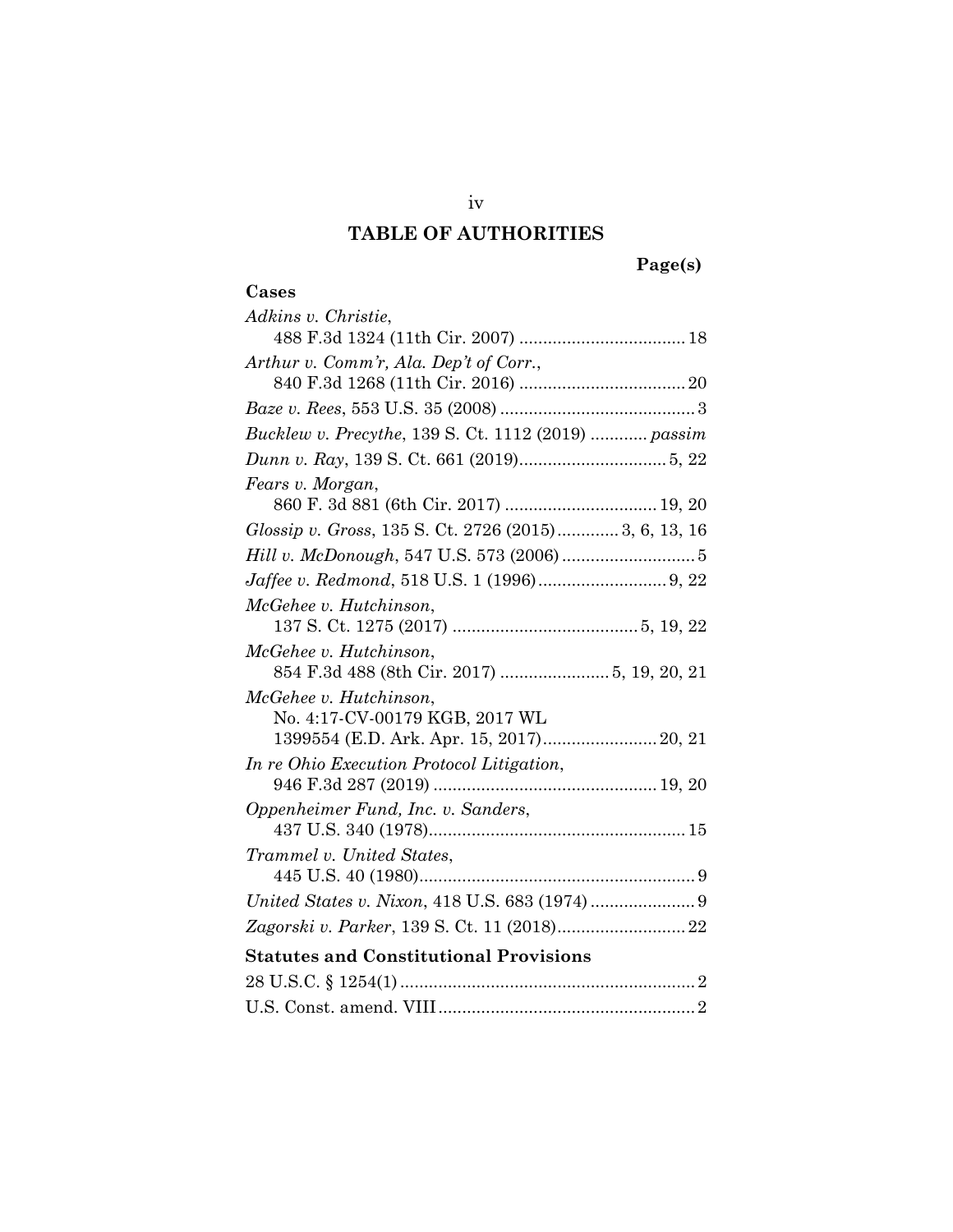# IN THE Supreme Court of the United States

 $\mathcal{L}=\{L_1,L_2,\ldots,L_n\}$ RICHARD JORDAN AND RICKY CHASE,

*Petitioners,* 

v.

GEORGIA DEPARTMENT OF CORRECTIONS,

*Respondent.*

On Petition for a Writ of Certiorari to the U.S. Court of Appeals for the Eleventh Circuit

 $\mathcal{L}=\{L_1,L_2,\ldots,L_n\}$ 

#### **PETITION FOR A WRIT OF CERTIORARI**  $\mathcal{L}_\text{max}$

 $\mathcal{L}=\{L_1,L_2,\ldots,L_n\}$ 

Richard Jordan and Ricky Chase petition for a writ of certiorari to review the Eleventh Circuit's judgment in this case.

#### **OPINIONS BELOW**

The Eleventh Circuit's opinion on rehearing (Pet. App. 1a-41a) is published at 947 F.3d 1322. The panel's original opinion (Pet. App. 42a-56a) is published at 908 F.3d 1259. The district court's order (Pet. App. 57a-58a) is unpublished, but is available at 2016 WL 9776069. The magistrate judge's order (Pet. App. 59a-66a) is unpublished.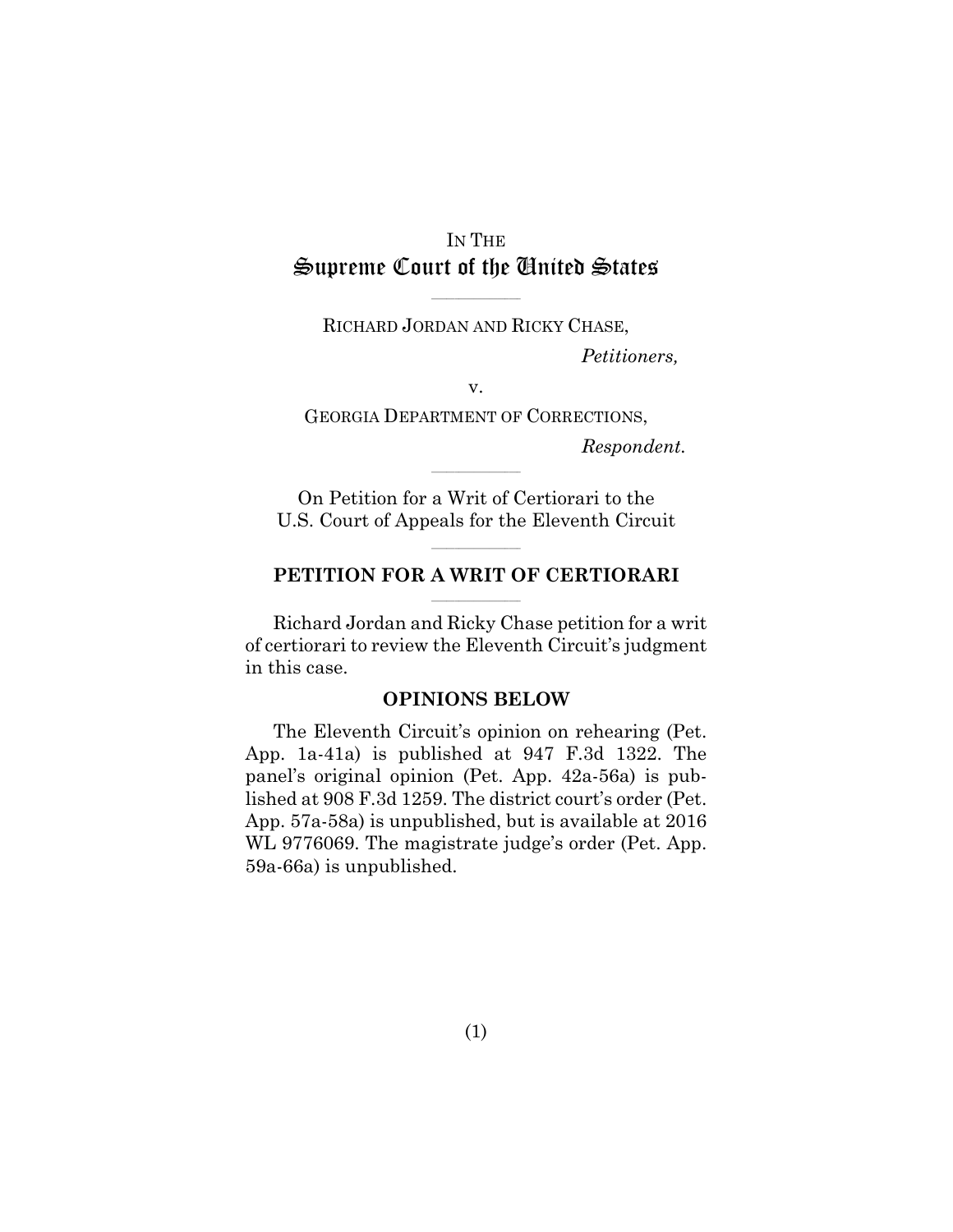### **JURISDICTION**

The Eleventh Circuit entered its judgment on January 10, 2020. On March 19, 2020 this Court extended the time to file any petition for certiorari to 150 days, making this petition due on June 8, 2020. The Court has jurisdiction under 28 U.S.C. § 1254(1).

## **STATUTORY AND CONSTITUTIONAL PROVISIONS INVOLVED**

The Eighth Amendment provides: "Excessive bail shall not be required, nor excessive fines imposed, nor cruel and unusual punishments inflicted." U.S. Const. amend. VIII.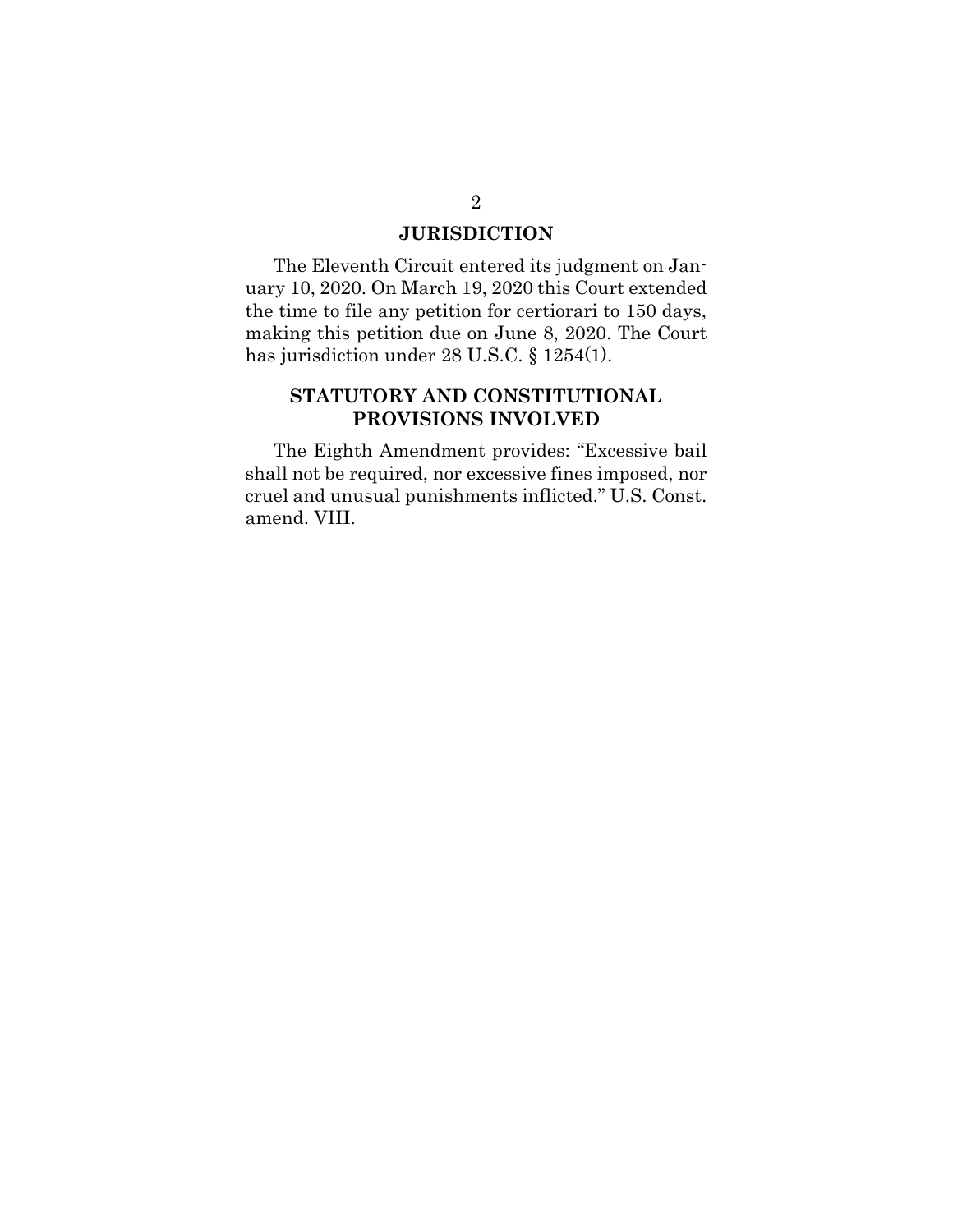#### **INTRODUCTION**

To prove that a State's planned execution method violates the Eighth Amendment, a litigant must show, among other things, that "the State had some other feasible and readily available method to carry out its lawful sentence." *Bucklew v. Precythe*, 139 S. Ct. 1112, 1127 (2019); *Glossip v. Gross*, 135 S. Ct. 2726, 2737 (2015); *Baze v. Rees*, 553 U.S. 35, 52 (2008) (plurality opinion). This Court has been clear that a litigant must do more than offer a "bare-bones proposal" or an alternative method that has "'never been used to carry out an execution' and had 'no track record of successful use.'" *Bucklew*, 139 S. Ct. at 1129-30. Instead, the litigant must proffer evidence "sufficiently detailed" to "present[] the State with a readily implemented alternative method." *Id.* at 1129.

The Court has, at the same time, assured that this burden "can be overstated." *Id.* at 1128; *see also id.* at 1136 (Kavanaugh, J., concurring). In particular, the Court's comparative inquiry "can't be controlled by the State's choice of which methods to authorize." *Id*. at 1128. And, properly applied, there should be "little likelihood that an inmate facing a serious risk of pain will be unable to identify an available alternative." *Id*. at 1128-29; *id*. at 1136 (Kavanaugh, J., concurring).

The Eleventh Circuit's new extreme in this case puts that assurance to the test, and raises a question as to whether condemned litigants seeking to satisfy the Court's demanding (but not limitless) *Glossip* test will be afforded ordinary application of the civil rules. Here, petitioners are not asking Mississippi to execute them using some method that has "'never been used" or has "no track record" of use. *Id.* at 1130. They contend Mississippi could readily execute them using a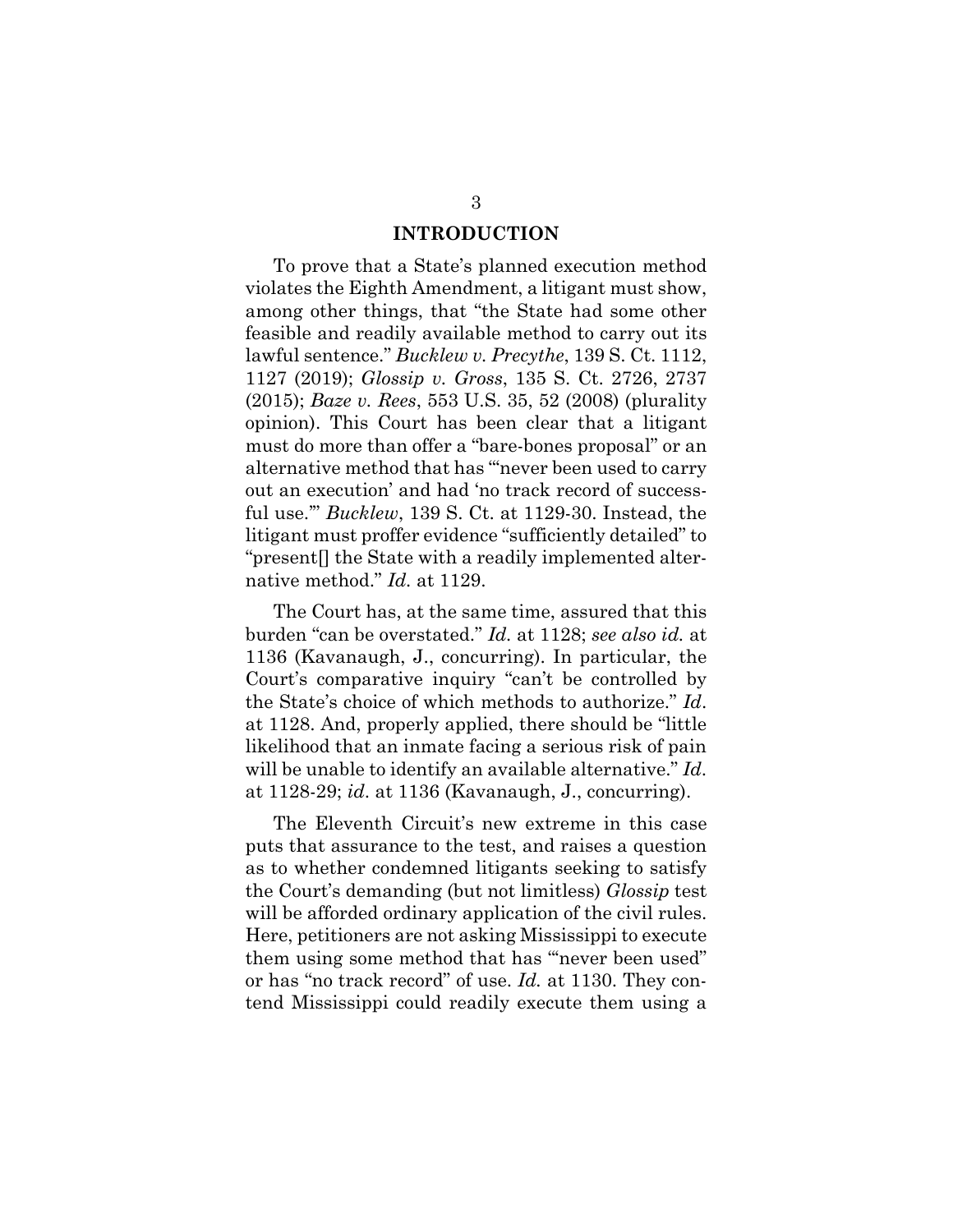single drug, pentobarbital, which is routinely used by other states and has, indeed, been the favored method in a substantial majority of executions across this country today. Given petitioners' claim—and Mississippi's repeated assertions that it could not feasibly acquire pentobarbital—petitioners sought precisely what this Court's test requires: Concrete evidence that other states, including Georgia, have had no difficulty obtaining and administering the drug, including for the nearly 100 single-drug pentobarbital executions conducted in just the last few years.

The magistrate judge found this evidence "goes to the heart of what [petitioners] must prove to successfully prosecute their cases" under the *Glossip/Baze* test. Pet. App. 61a. And respondent, for its part, never disputed that relevance finding, declining to object to it and never contesting relevance on appeal. Yet, after premising its original opinion on an obvious error of civil procedure, the Eleventh Circuit issued a new opinion adopting an unpresented and radical understanding of the *Glossip*/*Baze* test: That concrete evidence of other states' ability to secure and successfully administer pentobarbital for executions would *not even be relevant to* whether that execution method is "feasible and readily available" in Mississippi. In fact, according to the Eleventh Circuit, other states' acquisition and use of pentobarbital is so irrelevant to this Court's standard that the magistrate judge *abused its discretion* by concluding otherwise; so irrelevant that it did not matter respondent never objected to relevance or challenged it on appeal; and so irrelevant that petitioners should not even be given an opportunity to address the conceded issue.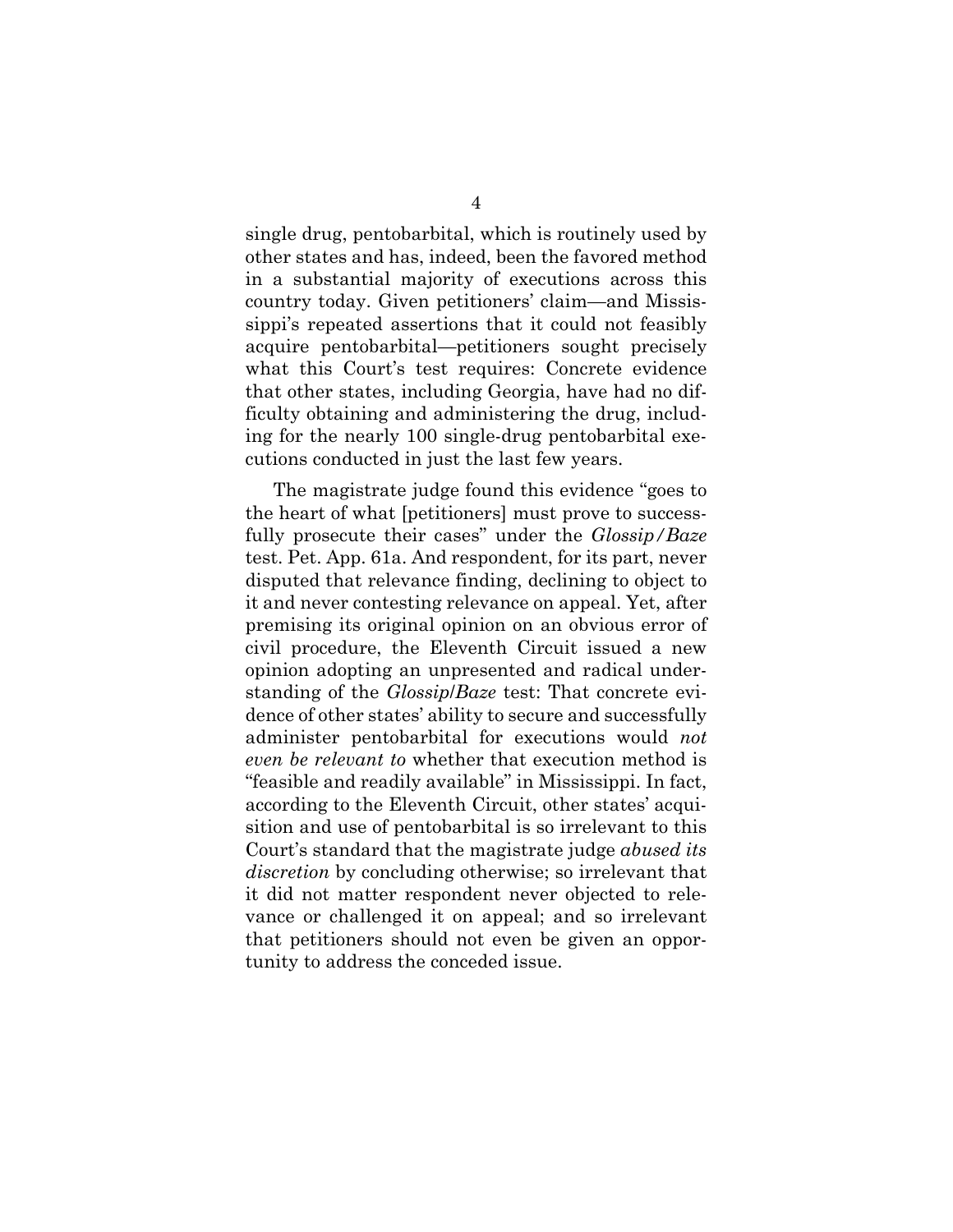This does not resemble ordinary or fair process. No one doubts that *Glossip* and *Baze* set a very demanding legal standard. But this Court did not purport to deprive condemned litigants of fair application of the procedural rules available to any other litigant. The Eleventh Circuit's relevance holding brings it to an even further extreme in an already acknowledged circuit split. *See McGehee v. Hutchinson*, 137 S. Ct. 1275, 1276 (2017) (Sotomayor, J., dissenting from denial of stay and certiorari) (observing that the Sixth, Eighth, and Eleventh Circuits "are divided as to [the] meaning" of what it means to "offer alternative methods"); *McGehee v. Hutchinson*, 854 F.3d 488, 500 (8th Cir. 2017) (Kelly, J., dissenting) (same). The *Glossip*/*Baze* test governs execution-method litigation across the country, and courts ought to know how it applies. Petitioners present the opportunity to resolve this question in the context of a concrete and practical litigation dispute, and they do so before any execution date has been set, not in the context of "last-minute stays." *Bucklew*, 139 S. Ct. at 1134 & n.5 (discussing *Hill v. McDonough*, 547 U.S. 573, 584 (2006); *Dunn v. Ray*, 139 S. Ct. 661, 661 (2019)); *see, e.g.*, *McGehee*, 137 S. Ct. at 1276.

The Court should grant certiorari.

#### **STATEMENT OF THE CASE**

1. This petition arises out of ongoing federal litigation over the constitutionality of Mississippi's lethal injection protocol, pending in the U.S. District Court for the Southern District of Mississippi. *See Jordan, et al. v. Fisher, et al.*, 3:15-cv-295-HTW-LRA (S.D. Miss.). Petitioners allege that Mississippi's execution protocol—which uses a three-drug series of pentobar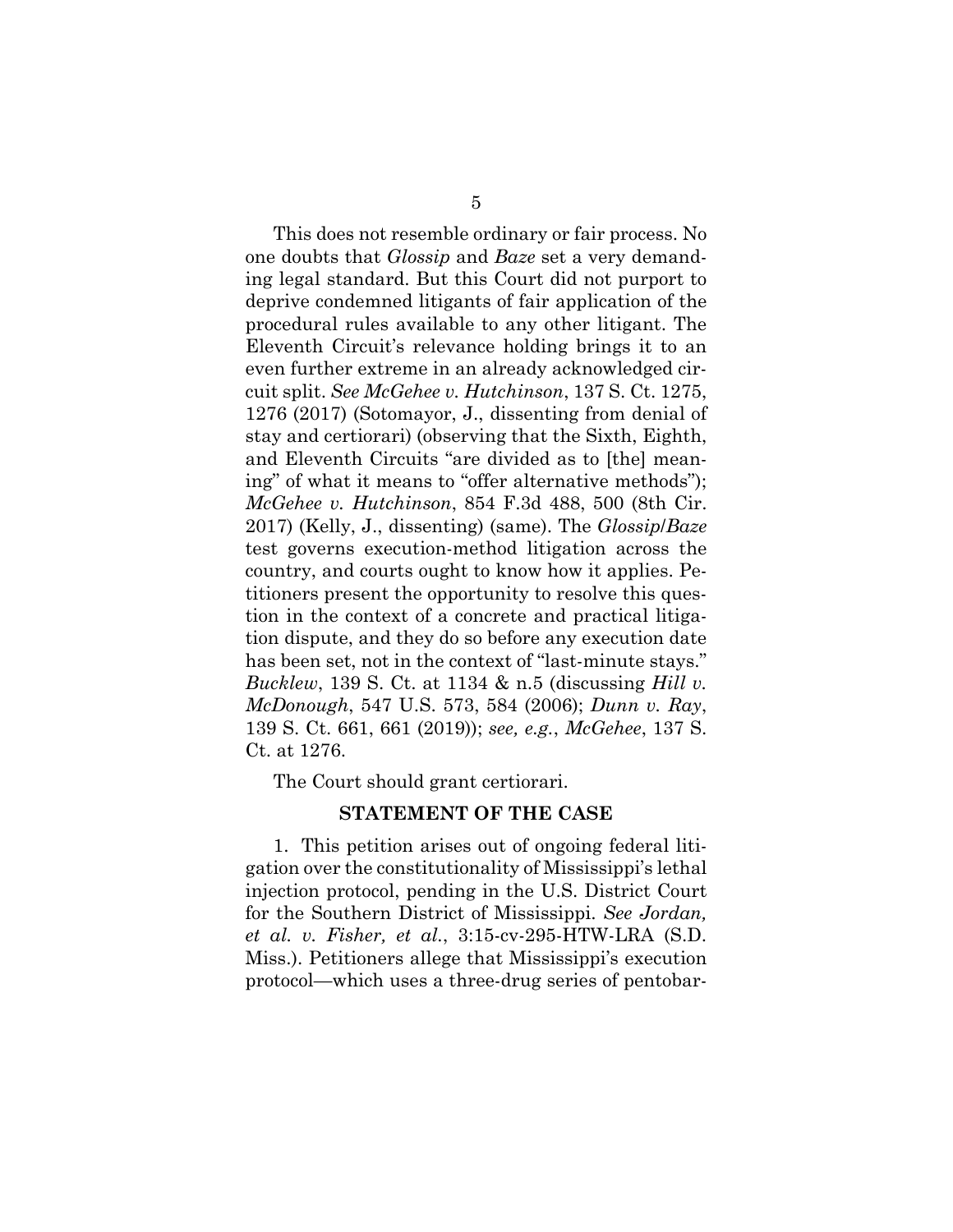bital or midazolam, vecuronium bromide or rocuronium bromide, and potassium chloride—violates this Court's demanding standard in *Glossip v. Gross*, 135 S. Ct. 2726 (2015).

In *Glossip*, this Court held that individuals challenging their jurisdiction's method of execution under the Eighth Amendment have the "burden of establishing that any risk of harm [is] substantial when compared to a known and available alternative method of execution." 135 S. Ct. at 2738. Petitioners argue that Mississippi's protocol poses a substantial risk relative to methods of lethal injection used in other states, including Georgia, which have abandoned the threedrug series and now use a single drug, pentobarbital, to execute prisoners. N.D. Ga. ECF No. 9-2 at ¶¶ 187- 90, 224-227, 247-249.1

Mississippi moved to dismiss Plaintiffs' complaint under *Glossip*, asserting that Jordan and Chase had not pled a "known and available alternative" to the Mississippi protocol.2 The district court denied the motion and the parties proceeded to discovery on the merits. Mississippi has since continued to dispute the feasibility and availability of pentobarbital. In its An-

2 S.D. Miss. ECF Nos. 24 & 25.

<sup>&</sup>lt;sup>1</sup> Citations to "N.D. Ga. ECF No. \_" are to the district court docket below concerning respondent's motion to quash the Southern District of Mississippi subpoena. *Jordan, et al. v. Fisher, et al.*, No. 1:16-cv-2582 (N.D. Ga.).

Citations to "S.D. Miss. ECF No. \_\_" are to the proceeding in the Southern District of Mississippi for which the subpoena was issued, *Jordan, et al. v. Fisher, et al.*, 3:15-cv-295-HTW-LRA (S.D. Miss.).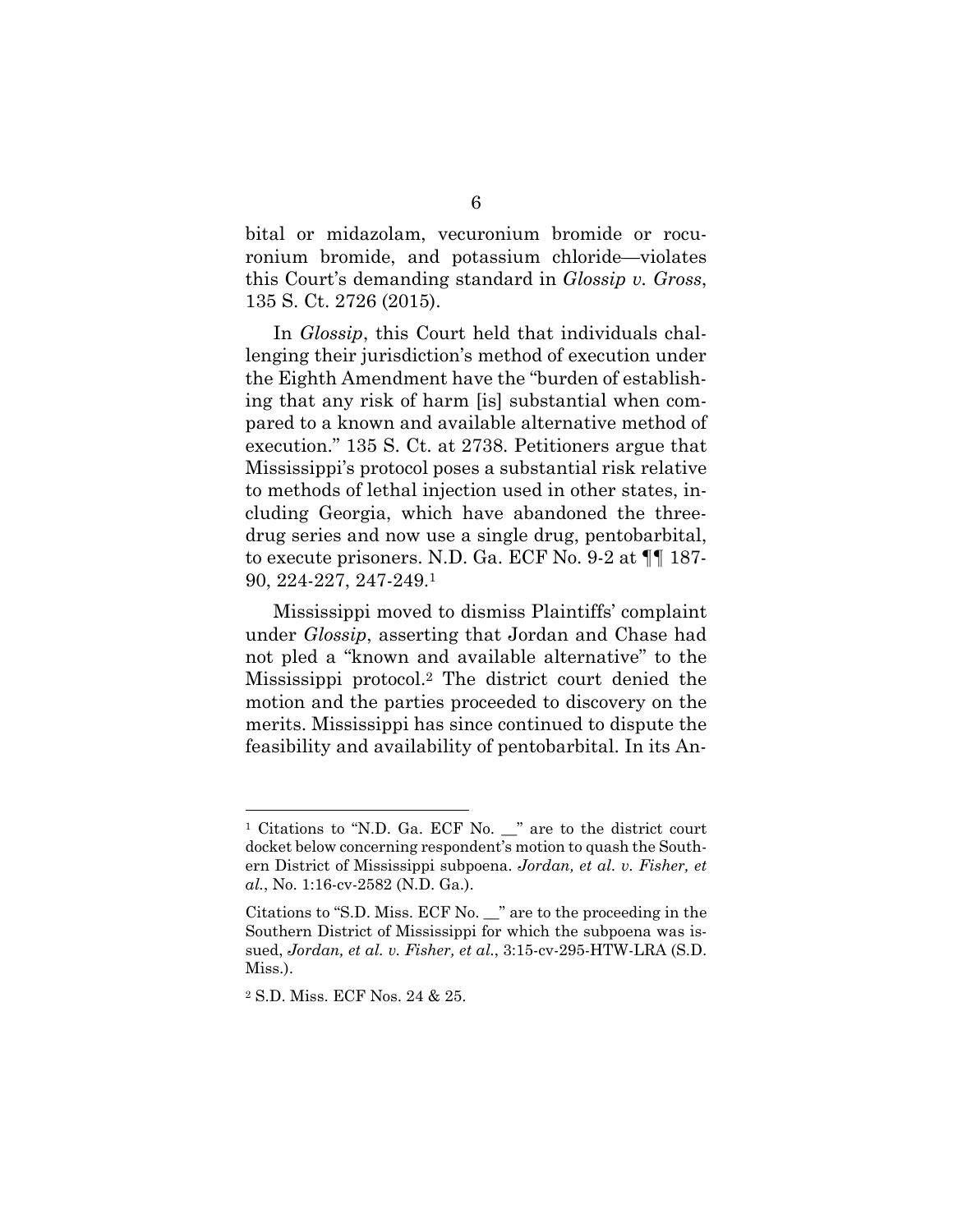swer, Mississippi specifically denied that pentobarbital is available.3 It then continued to repeat that assertion: "[a]t the end of the day, . . . pentobarbital is not available" and Mississippi has "no idea where [other states] are getting it from."4 Mississippi also propounded interrogatories and other discovery requiring Jordan and Chase to produce evidence of the "feasible and available alternatives" alleged in the Complaint and Amended Complaint.5

2. The Georgia Department of Corrections ("GDC") recently abandoned a protocol that was similar to Mississippi's and has, for recent executions, moved to a single-drug protocol involving pentobarbital.6

To satisfy their burden under *Glossip* and rebut Mississippi's repeated assertions that pentobarbital is not available, petitioners subpoenaed GDC for testimony and documents related to its acquisition of pentobarbital, its decision to abandon a three-drug series in favor of pentobarbital as a single drug, and the com-

<sup>3</sup> N.D. Ga. ECF No. 9-7 ¶ 186.

<sup>4</sup> N.D. Ga. ECF No. 9-6 at 8-9.

<sup>5</sup> N.D. Ga. ECF No. 9-8 at 7.

<sup>6</sup> *See* Execution List 2017, Death Penalty Information Center, https://deathpenaltyinfo.org/execution-list-2017; Execution List 2016, Death Penalty Information Center, https://deathpenaltyinfo.org/execution-list-2016; Execution List 2015, Death Penalty Information Center, https://deathpenaltyinfo.org/executionlist-2015.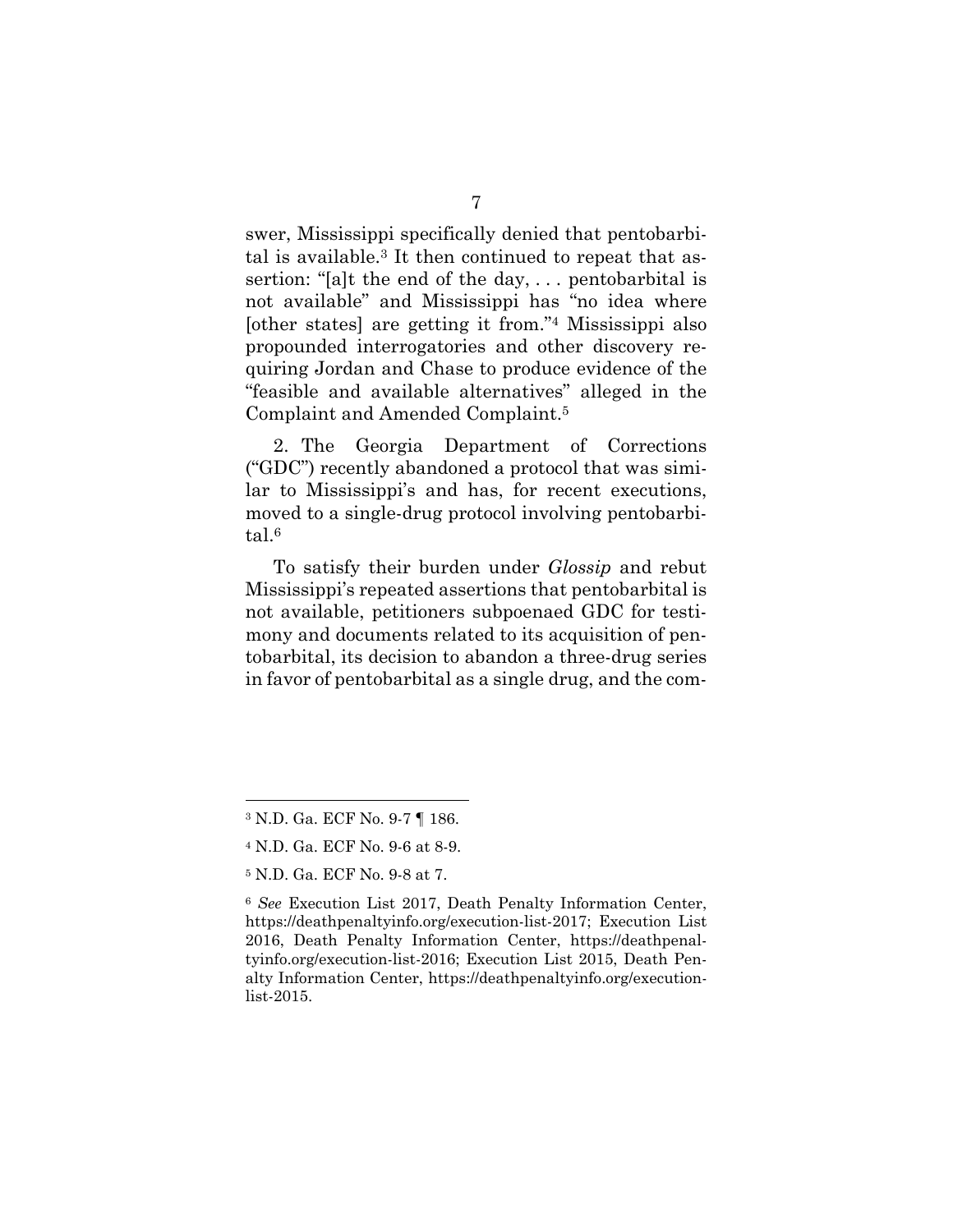munications GDC has had with other states—including Mississippi—about securing pentobarbital.7 Petitioners made clear that, to the extent any of this information is sensitive or confidential, they would be prepared to enter into a protective order allowing it to be produced under seal.8

3. GDC moved to quash the subpoena in its entirety, and the motion was referred to a magistrate judge.

The magistrate judge found the subpoenaed information clearly relevant to Petitioners' claims and thus properly within the scope of federal discovery, explaining that the requested information "goes to the heart of what [Petitioners] must prove to successfully prosecute their cases." Pet. App. 61a. The magistrate judge quashed the subpoena in its entirety, however, on the basis that the testimony sought was privileged under the Georgia Lethal Injection Secrecy Act (the "state Secrecy Act"). *Id.* at 62a.

4. GDC did not object to the magistrate judge's finding that the information sought in the subpoena is relevant to petitioners' claims under *Glossip*. Petitioners objected to the magistrate judge's application of the state Secrecy Act, explaining that the issue of privilege in federal civil discovery is governed by federal law, not state law. N.D. ECF No. 16-1 at 8-18.

The district court affirmed in a two-page opinion. The court concluded that the magistrate judge's ruling

<sup>7</sup> N.D. Ga. ECF No. 1-1 at 5-7 (Subpoena Requests 1, 4, 5, 6, 8); *id*. at 9-13 (Notice of Deposition Topics 1, 2, 6, 7, 9).

<sup>8</sup> N.D. Ga. ECF No. 9 at 27.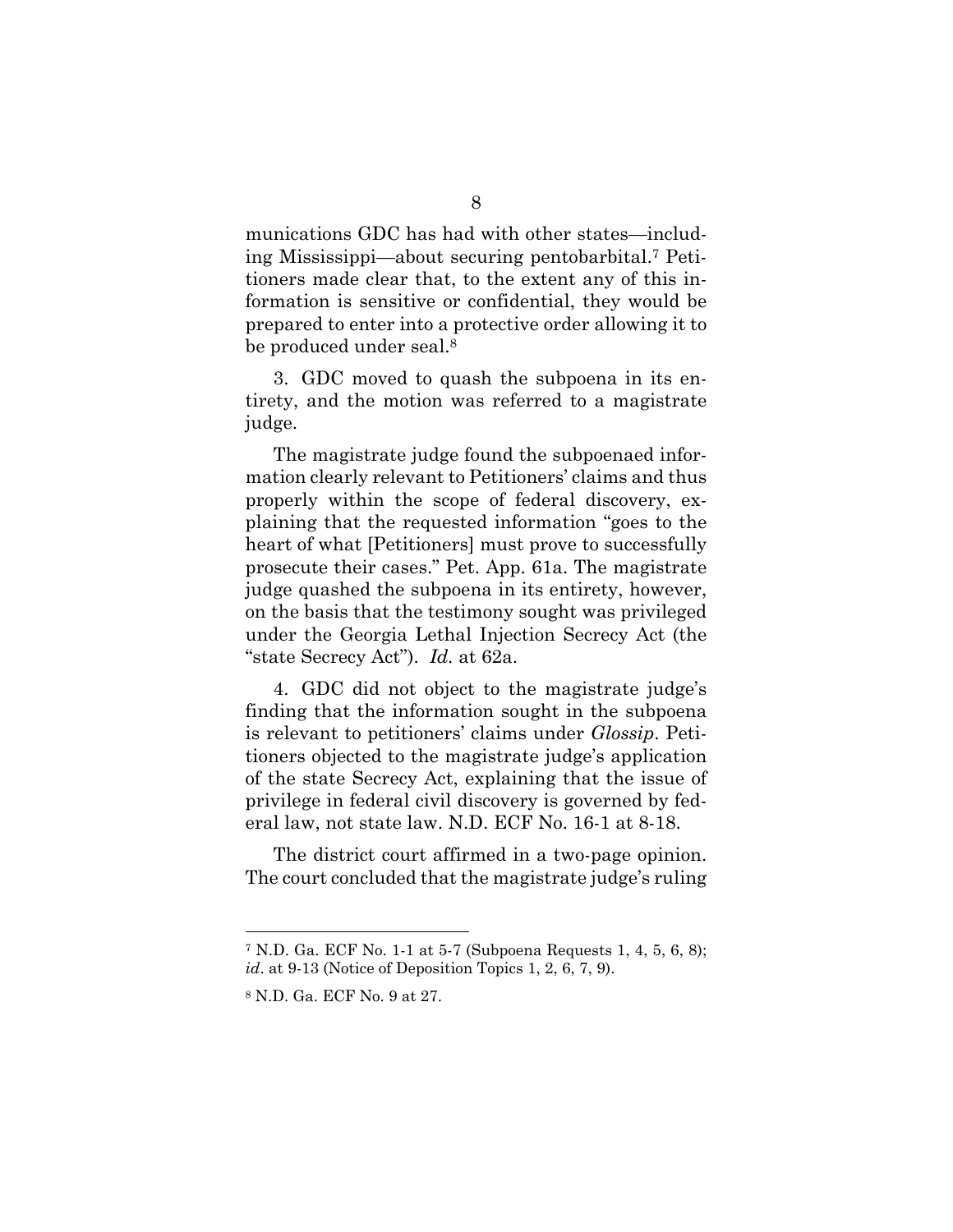concerned a pre-trial discovery issue, and was therefore entitled to deference unless "clearly erroneous or is contrary to the law." Pet. App. 58a. It concluded that "[i]t was not clearly erroneous or contrary to the law to quash the subpoena in its entirety" because "[t]he Eleventh Circuit has, on at least five occasions, prevented a capital offender from obtaining information protected under the Act." *Id.*

5. Petitioners appealed to the Eleventh Circuit. In their briefing, petitioners explained that "GDC did not object to the magistrate judge's finding that the information sought in the subpoena is relevant" and had "thus waived the right to challenge it on appeal." Appellants' Br. 7, 12. GDC did not attempt to argue otherwise, never contesting the relevance of the information sought in the subpoena on appeal. *See generally* Appellee's Br.; Reply Br. 24.

Petitioners' opening and reply briefs explained that "privileges in a federal action are governed by federal law." Appellants' Br. at 10-11, 21-26; Reply Br. 13-19. Thus, while the state Secrecy Act may be constitutional and may have been a valid basis for GDC to decline public-record requests and state-court discovery, even perfectly valid state confidentiality laws do not give rise to a privilege in federal discovery. *Id*. Petitioners cited caselaw from this Court explaining that the recognition of new federal privileges is disfavored and extraordinary. *Id.* (discussing, *e.g.*, *Jaffee v. Redmond*, 518 U.S. 1, 9 (1996); *Trammel v. United States*, 445 U.S. 40, 50 (1980); and *United States v. Nixon*, 418 U.S. 683, 710 (1974)). Petitioners also reiterated that to the extent their requests implicated any sensitive or confidential information, it would be "appropriately handled through entry of a protective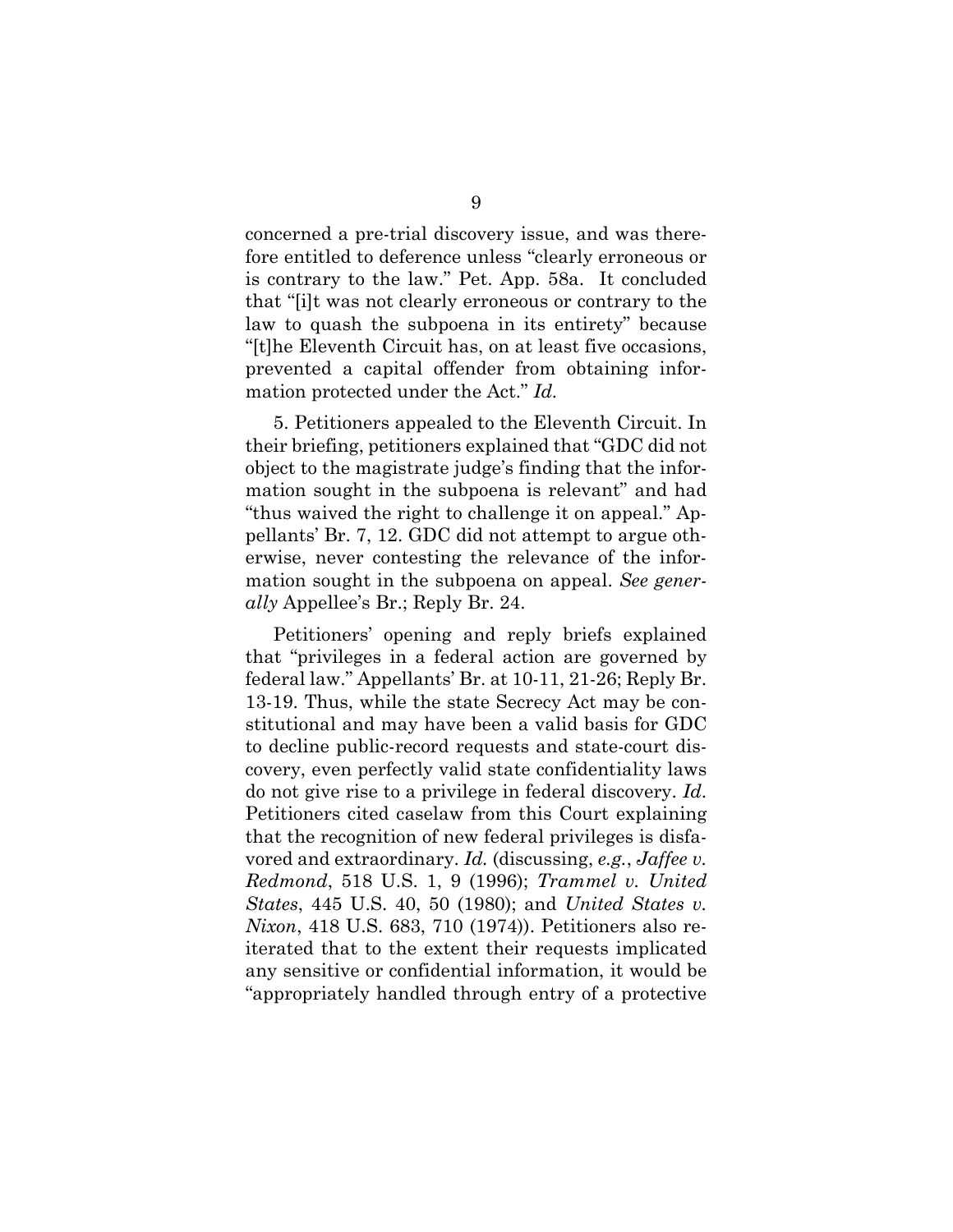order, which courts routinely use to ensure confidentiality in cases that involve sensitive information." Appellants' Br. 10-11, 26; Reply Br. 19.

The panel affirmed in a published opinion. Like the district court, it concluded that the magistrate judge's findings were subject to review for abuse of discretion. Pet. App. 47a. The panel acknowledged the magistrate judge had "rejected the GDC's relevancy argument" and quashed discovery based solely on the state Secrecy Act. Pet. App. 46a.

The panel reasoned that the subpoena could be quashed in its entirety because the Eleventh Circuit had "upheld the constitutionality" of the state Secrecy Act against direct attack on multiple occasions. Pet. App. 53a. According to the panel, the fact that the state Secrecy Act was a "legitimate and constitutional" enactment meant it gave rise to a federal privilege that justified quashing the subpoena in its entirety. Pet. App. 55a*.* Despite holding petitioners' appeal under consideration for over a year without allowing oral argument, the panel never addressed *any* of this Court's caselaw that restricts privileges in federal civil discovery to those recognized under federal law.

6. Petitioners filed a timely petition for rehearing. They reiterated that application of the state Secrecy Act to federal discovery was an obvious error: "It is a basic principle of federal civil litigation that privileges are governed by federal—not state—law." Rehearing Petition 1. Thus, as this Court has held on numerous occasions, "even perfectly valid state confidentiality laws do not give rise to privilege in federal court." *Id*. Petitioners pointed out that the panel's opinion conflicted with three centuries of this Court's caselaw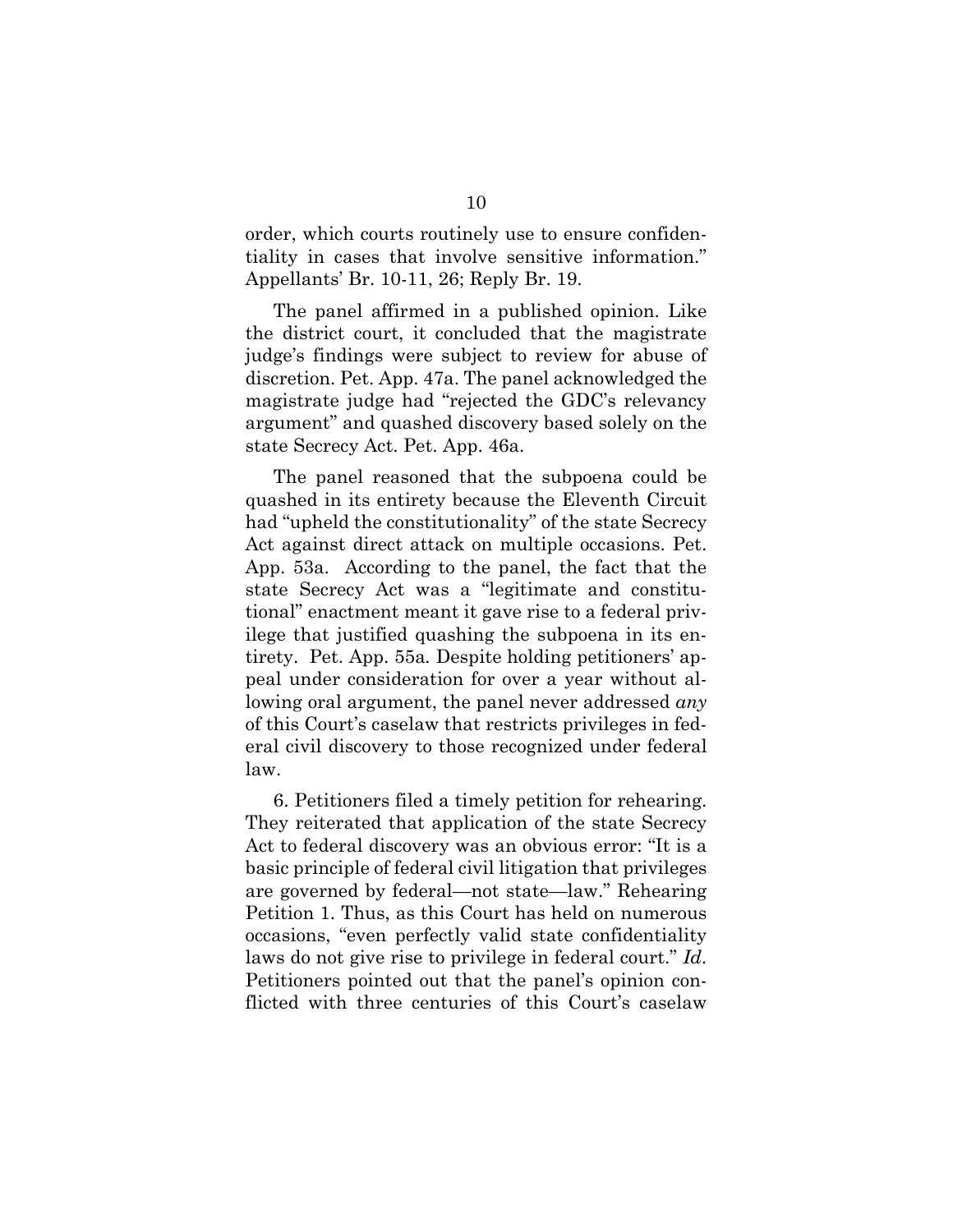without addressing any of it. *Id*. at 1-2, 8-10. Petitioners requested "the opportunity to satisfy [this Court's] demanding standard in *Glossip* according to the same rules of civil litigation that would apply to any other federal litigant." *Id*. at 10-11.

7. On January 10, 2020, thirteen months after Petitioners moved for rehearing, the panel vacated its original opinion and issued a new one in its place.

The panel again concluded that the magistrate judge's findings were to be reviewed for abuse of discretion, requiring "a clear error of judgment" or application of "an incorrect legal standard." Pet. App. 6a-7a. However, the panel abandoned its prior reasoning regarding the Secrecy Act's creation of a federal privilege.9 The panel now concluded, for the first time and without it being raised or briefed, that petitioners' discovery was precluded under the federal rules because it "seeks irrelevant information." Pet. App. 12a.

The panel acknowledged that petitioners' *Glossip* claim requires them to prove that pentobarbital is a "known and available alternative to Mississippi's three-drug protocol." Pet. App. 4a. It also acknowledged that Mississippi has repeatedly "dispute[d] Plaintiffs' claim that pentobarbital is available to them, asserting at various times in the underlying § 1983 action that they are unable to acquire pentobarbital." Pet. App. 4a-5a. The panel also recognized

<sup>9</sup> The panel relegated the Secrecy Act to a "potential pertinent" ground on which it "do[es] not base [its] affirmance." Pet. App. 24a, 26a-27a.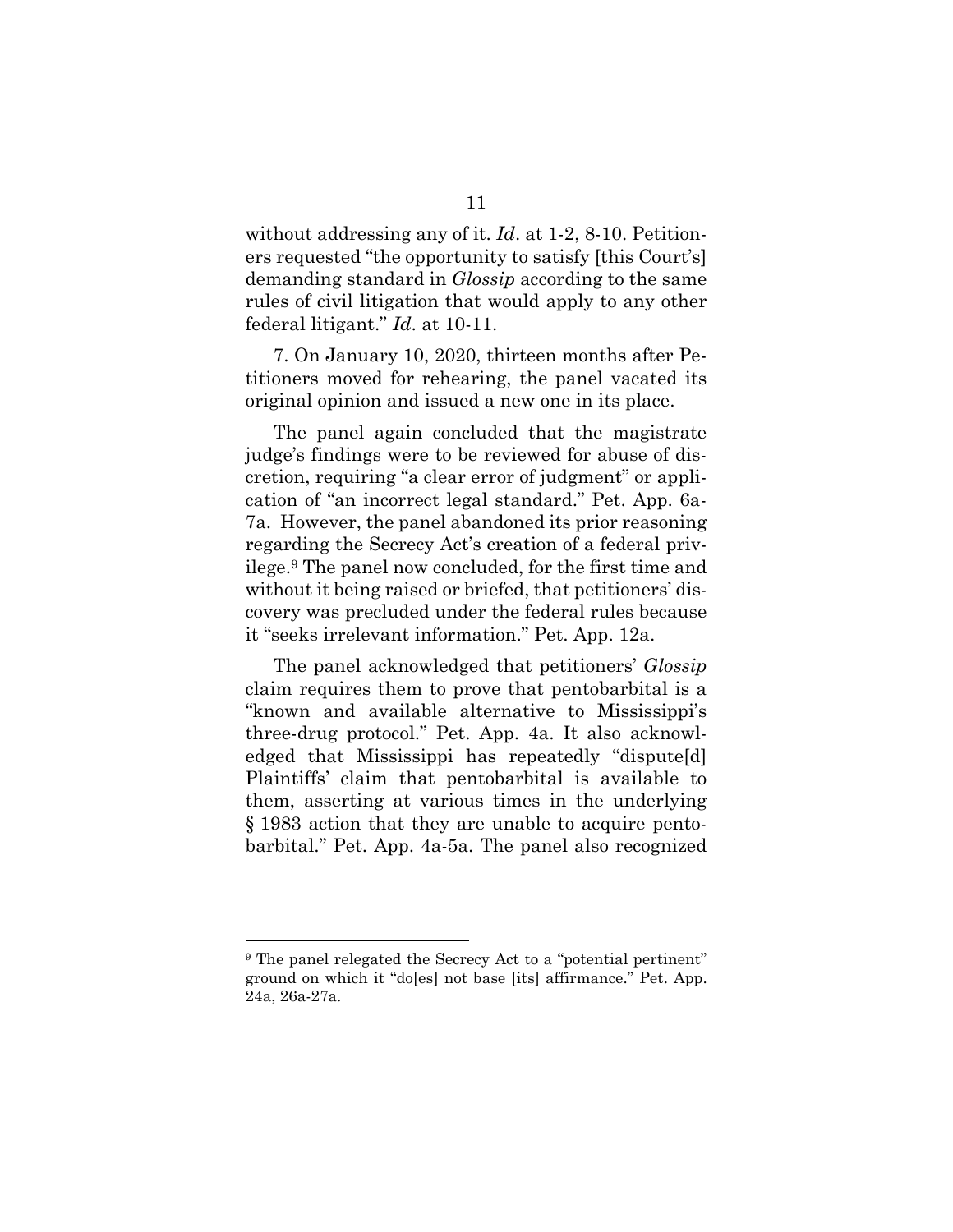that the magistrate judge had, in fact, reached the opposite conclusion, finding that the evidence sought by petitioners "is relevant." Pet. App. 13a.

The panel nonetheless decided it could reverse that aspect of the magistrate judge's ruling. The panel's irrelevance holding was premised on the following causal chain of events: First, the panel took for granted that responding to petitioners' subpoena requires GDC's supplier to be "unmasked." *Id.*; *see also*  Pet. App. 14a (assuming that a response would necessarily require "the supplier's identity be revealed in this litigation"). Second, the panel assumed that "once its identity is revealed, the pharmacy will simply cease to supply the drug to any state." Pet. App. 20a. Third, because the supplier will cease operations, "Mississippi will be no closer to finding a willing supplier of pentobarbital." *Id*.

Based on this posited chain of events, the panel concluded discovery would not be relevant to showing that pentobarbital could be "readily implemented" in Mississippi. Pet. App. 20a (quoting *Bucklew*, 139 S. Ct. at 1129). This conclusion followed from prior circuit precedent "hold[ing] that the fact that other states in the past have procured" a drug "does not make it available" to another state within the meaning of *Glossip*. Pet. App. 14a-15a (quoting *Arthur v. Comm'r, Ala. Dep't of Corr.*, 840 F.3d 1268, 1302 (11th Cir. 2016)).

The panel also found, for the first time, that enforcing the subpoena would unduly burden respondent. Pet. App. 40a-41a. The panel explained that the "relevance of the requested information to the underlying litigation, or the lack thereof, is important." Pet. App. 39a. It also again posited that disclosure of supplier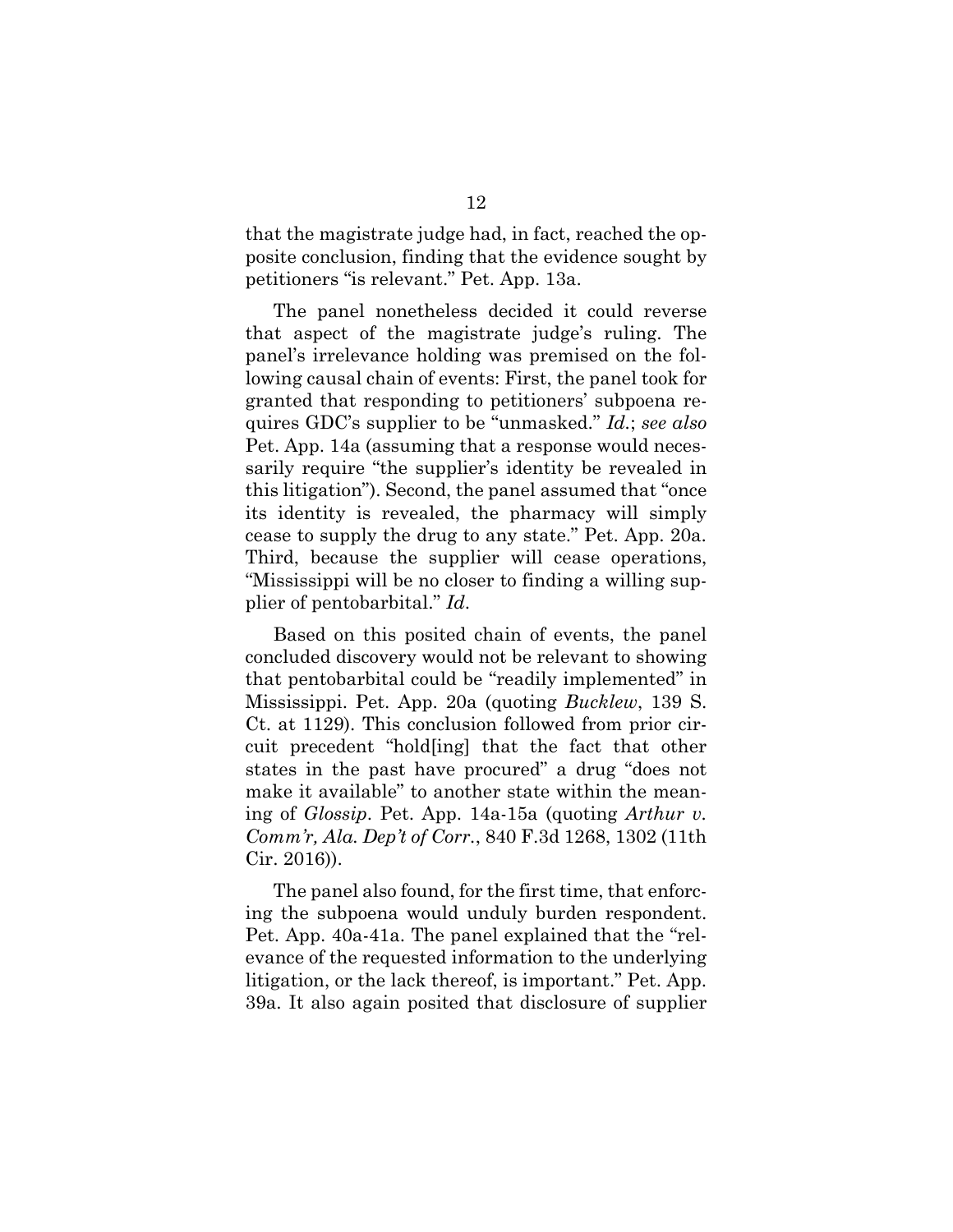identity "would likely result in the loss of that source of supply" and thus "greatly jeopardize Georgia's ability to implement its criminal laws." Pet. App. 37a. Given Georgia's "significant interest in keeping information about the source of their lethal injection drugs secret" and the panel's relevance analysis that the requested information "is unlikely to bring Mississippi any closer to obtaining the compounded pentobarbital," the panel found that the burden to Georgia outweighed any interests served by disclosure. Pet. App. 31a, 40a.

The panel did not address the fact that respondent had never advanced the causal chain of events that it assumed in its opinion, or that petitioners had never been given any opportunity to brief the issue. The panel also never explained its premise that any response to petitioners' discovery necessarily required unmasking the supplier's identity, and never addressed the petitioners' argument that courts routinely use tools such as protective orders or redaction to protect even incredibly sensitive business or government information.

### **REASONS FOR GRANTING THE PETITION**

### **I. The Decision Below Is Wrong.**

All parties and the courts below accept that this Court's Eighth Amendment standard requires a litigant challenging his execution method to proffer a "known and available alternative method of execution that entails a lesser risk of pain." *Glossip v. Gross*, 135 S. Ct. 2726, 2731 (2015) (citing *Baze v. Rees*, 553 U.S. 35, 61 (2008) (plurality opinion)). The issue here is whether evidence concerning another department of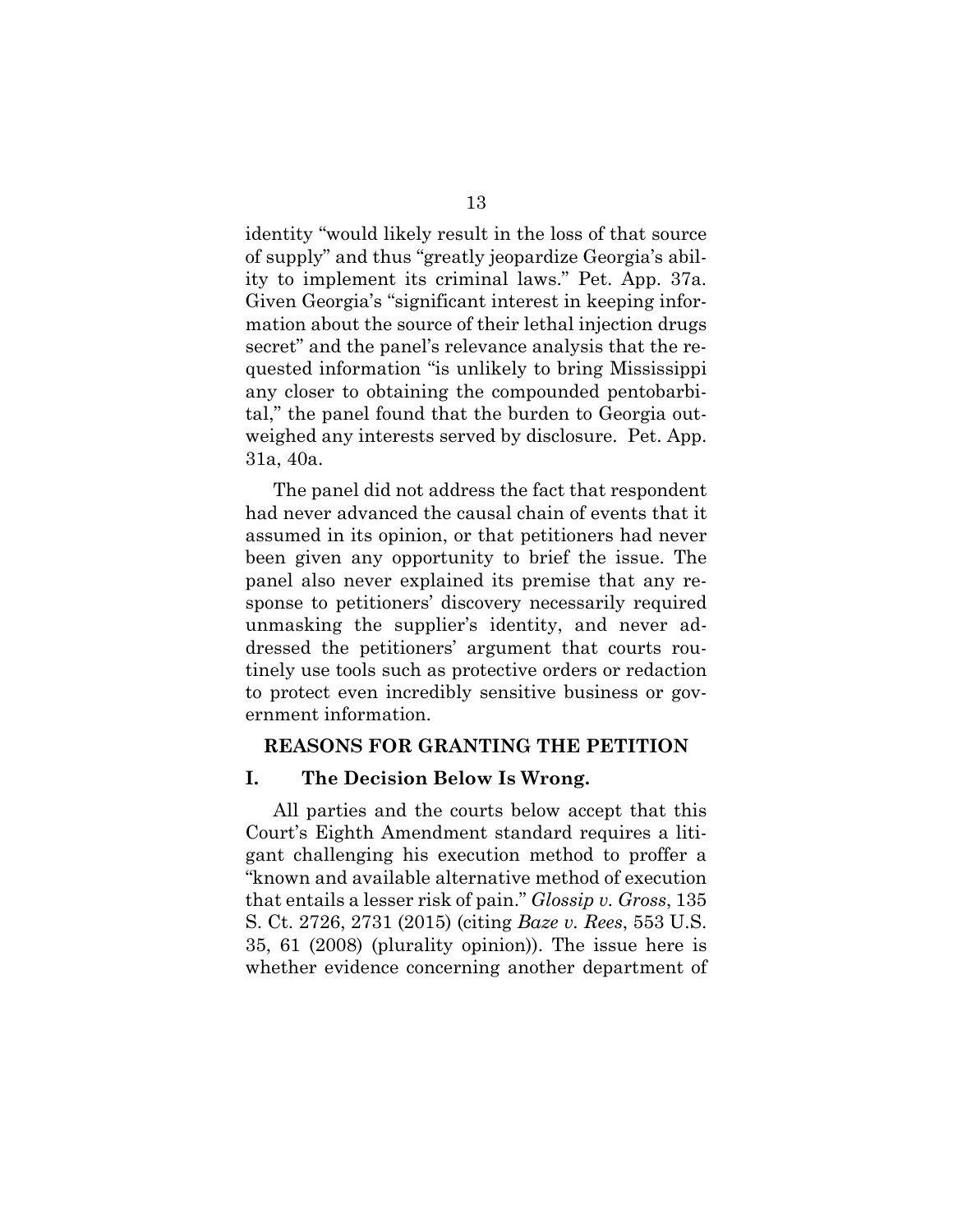corrections' ability to acquire and successfully administer the alternative method of execution satisfies "the relevancy requirement of the federal discovery rules" with regard to the *Glossip* test, or if its relevance is so "very questionable" that it falls beyond the broad definition of relevance for civil discovery and renders any such inquiry burdensome as a matter of law. Pet. App. 11a, 13a.

Evidence that another state has been able to acquire and carryout an execution method is plainly relevant to showing that the method is "known and available"—indeed, as the magistrate judge found and respondent never objected to or appealed, this "goes to the heart of what [petitioners] must prove to successfully prosecute their cases" under this Court's test. Pet. App. 61a. This Court's analysis makes that clear. In *Bucklew*, this Court revisited both *Baze* and *Glossip* and, applying their test, held that an Eighth Amendment claim requires more than a "bare-bones proposal" or an alternative method that has "'never been used to carry out an execution' and had 'no track record of successful use.'" *Bucklew*, 139 S. Ct. at 1129- 30. The Court explained that *Glossip*'s comparative test "isn't something that can be accomplished by examining the State's proposed method in a vacuum." *Id.* at 1126. Rather, it requires "compar[ing]' that method with a viable alternative" that "'provides the needed metric' to measure whether the State is lawfully carrying out an execution or inflicting 'gratuitous' pain." *Id*. That requires a litigant to produce "sufficiently detailed" evidence which "present[s] the State with a readily implemented alternative method." *Id*. at 1129. This includes evidence concern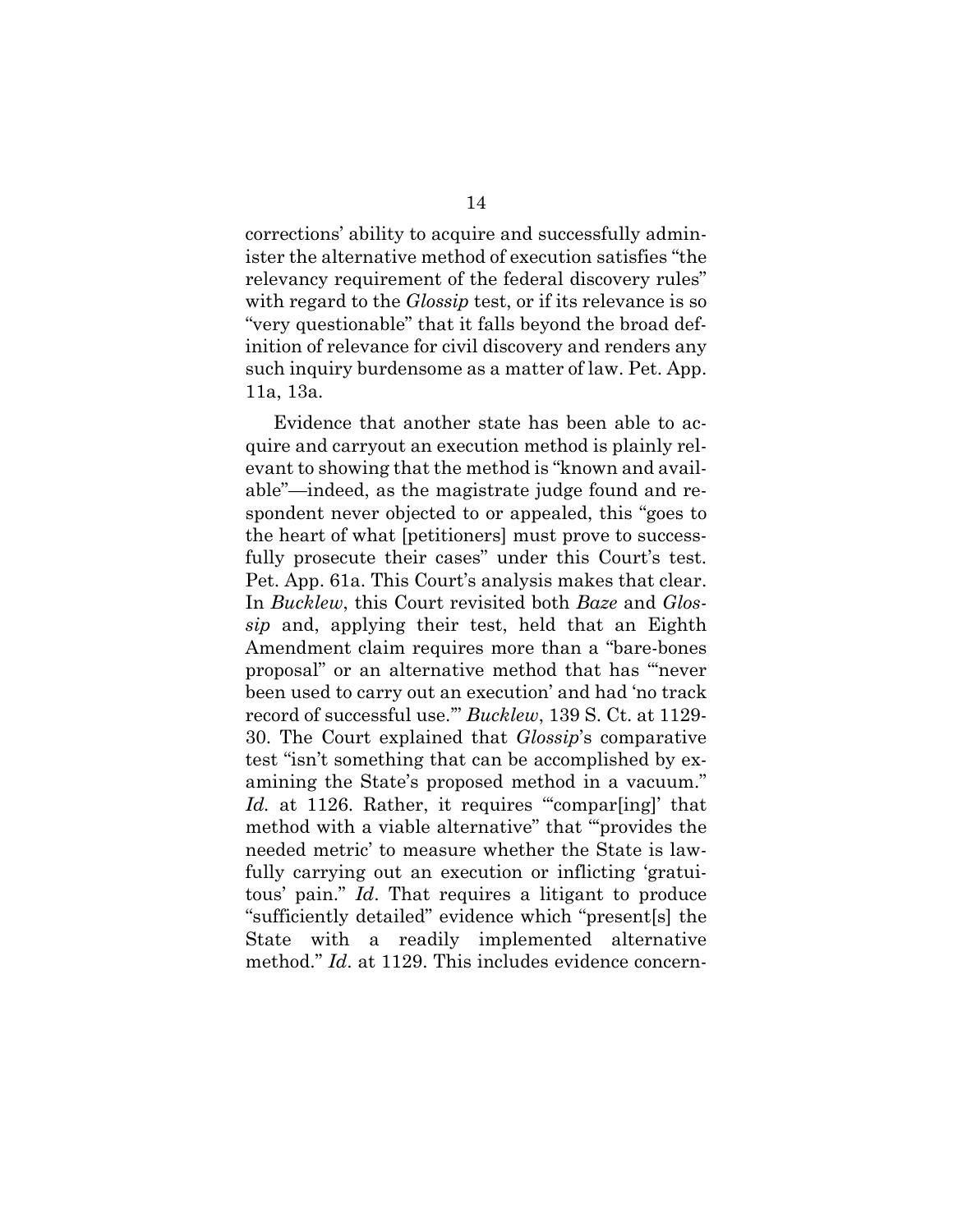ing "how [the alternative method] should be administered"; "in what concentration"; "how quickly and for how long it should be introduced"; and "how the State might ensure the safety of the execution team." *Id*.

The Eleventh Circuit concluded that another department of corrections' ability to secure and successfully administer pentobarbital for executions is irrelevant as a matter of law to whether such executions are known and available to Mississippi. Relying on prior Eleventh Circuit precedent "hold[ing] that the fact that other states in the past have procured" an execution method, the panel concluded that other states' acquisition of a drug "does not make it available" to the executing state within the meaning of *Glossip*. Pet. App. 14a-15a (quoting *Arthur v. Comm'r, Ala. Dep't of Corr.*, 840 F.3d 1268, 1302 (11th Cir. 2016)). The panel then posited a causal chain of events in which respondent's supplier would necessarily have to be disclosed in the discovery process and, upon being identified, would stop selling pentobarbital to any state for executions. Pet. App. 19a-20a.

The panel's assumed chain of events was not based on any evidence in the record, or even anything that respondent itself had ever suggested in its brief. Conjecture into a conceivable chain of events that could possibly render evidence irrelevant is not the ordinary operation of the civil rules. As this Court has recognized, relevance for the purpose of federal civil discovery calls on courts to do just the opposite: to determine whether evidence is "relevant to the subject matter in the pending action," relevance is to be "construed broadly to encompass any matter that bears on, or that reasonably could lead to other matter that could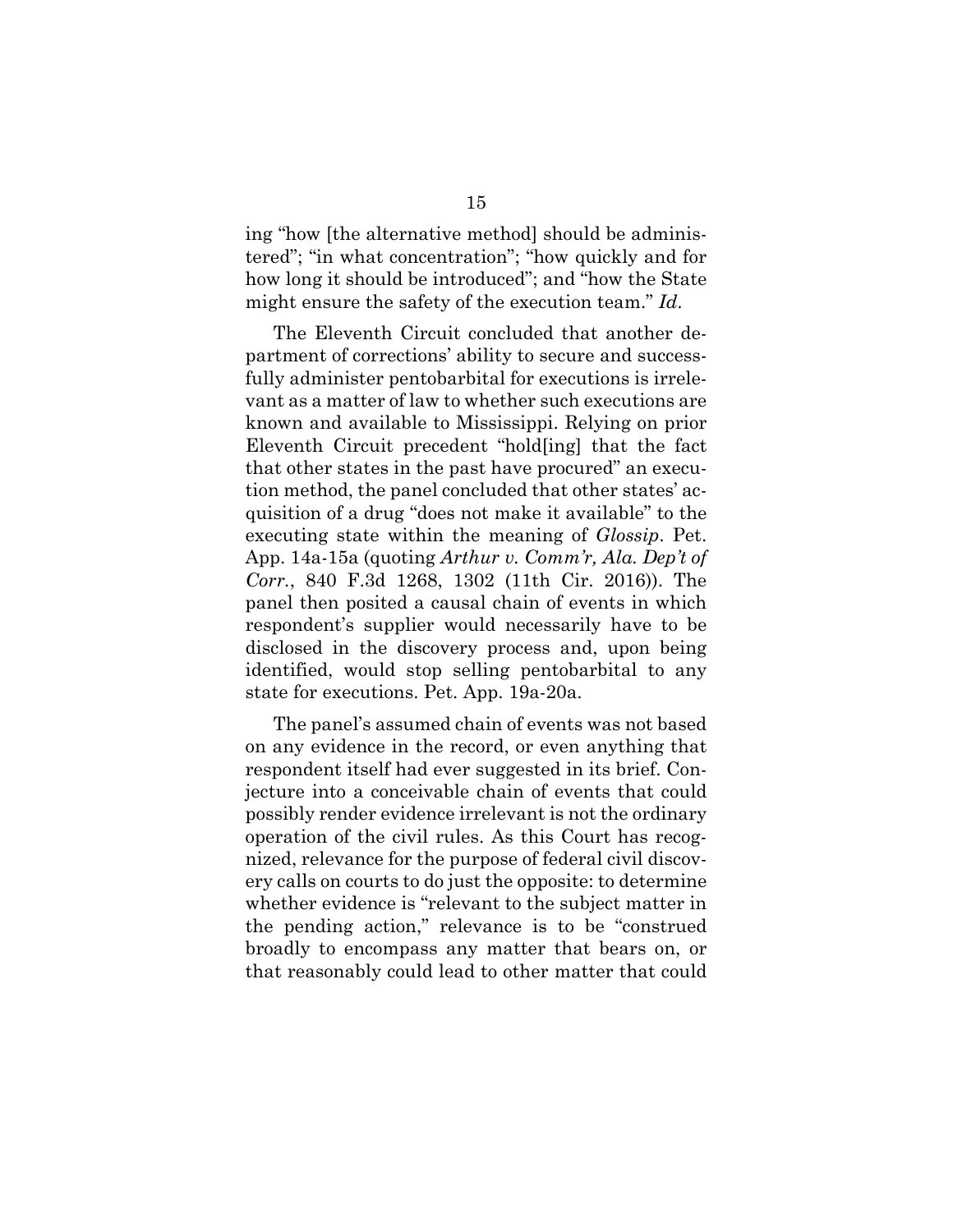bear on, any issue that is or may be in the case." *Oppenheimer Fund, Inc. v. Sanders*, 437 U.S. 340, 351 (1978).

In addition, the Eleventh Circuit's premises—that any response to petitioners' discovery would entail disclosing respondents' supplier and that petitioners must identify such a supplier who will agree to sell to Mississippi—is wrong. The *Glossip* standard does not require that petitioners facilitate a sale contract between Mississippi and a drug supplier. It requires petitioners to prove that there is a "known and available alternative." 135 S. Ct. at 2738. Evidence that other departments of corrections have been able to secure and administer that alternative method with reasonable transactional efforts—whoever the particular supplier—obviously bears on whether Mississippi could do the same with reasonable efforts. Indeed, *Glossip* itself spoke in terms of whether the state made a "good-faith effort" to procure the drugs. *Id*.10

The Eleventh Circuit's strained conception of relevance, layered atop its strict interpretation of *Glossip*, completely betrays this Court's statement that a liti-

<sup>10</sup> The Eleventh Circuit also concluded that petitioners' discovery "bears only marginal relevance," claiming that petitioners' "also challenge the constitutionality of the use of" compounded pentobarbital as a single drug. Pet. App. 14a, 20a. This, too, was never advanced by respondents and was arrived at without providing petitioners any opportunity to brief the issue. And no party or court here or in the Mississippi proceedings has ever construed petitioners' claim in the manner adopted by the Eleventh Circuit. Petitioners' claim is *not* premised on challenging the constitutionality of compounded pentobarbital as a single drug, but rather offers it as an available alternative to Mississippi's threedrug protocol. N.D. Ga. Dkt. ECF No. 9-2 at ¶¶ 227, 249.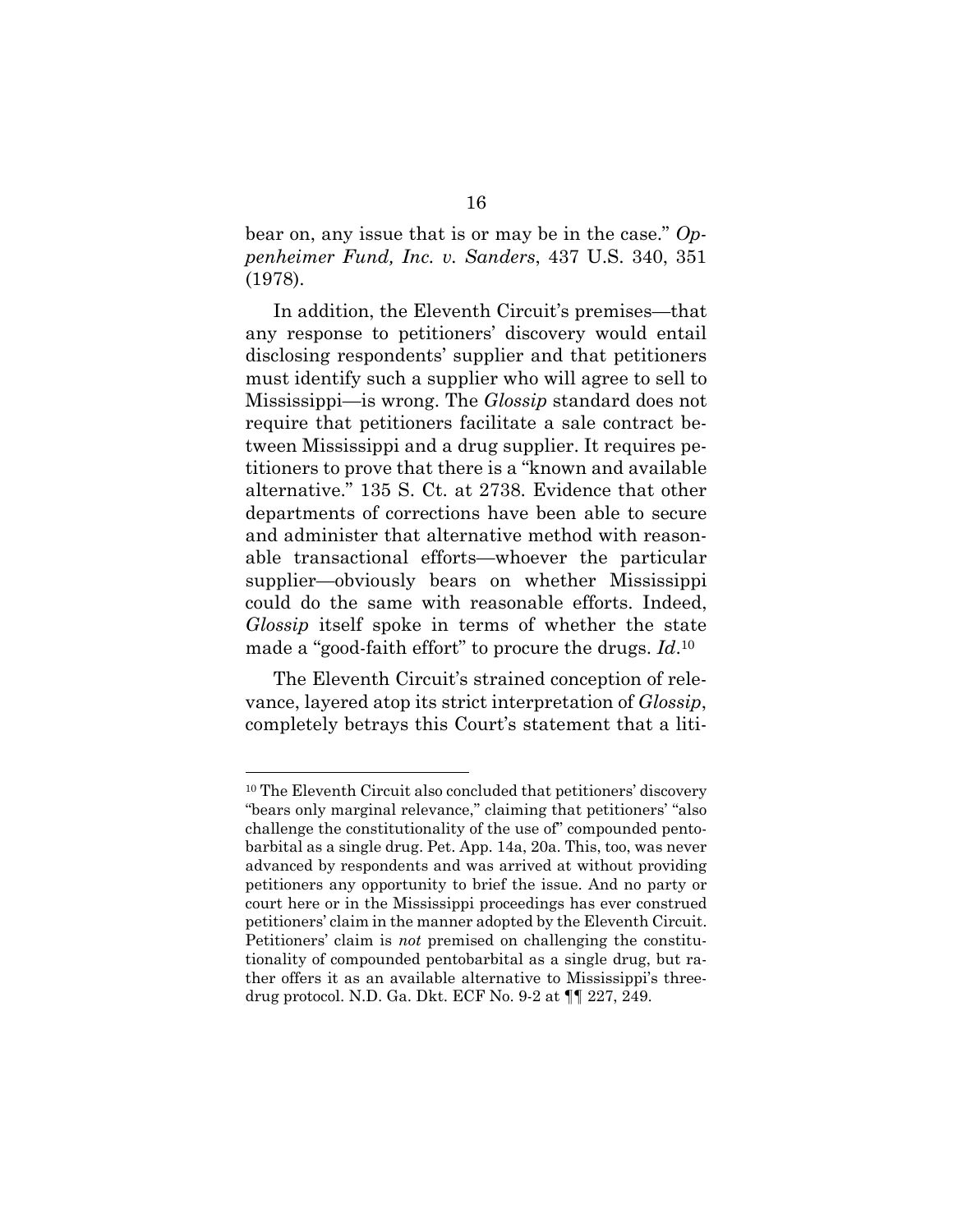gant's burden to identify a known and available alternative "can be overstated." *Bucklew*, 139 S. Ct. at 1128; *see also id.* at 1136 (Kavanaugh, J., concurring) (writing separately to "simply emphasize" the same). The Eleventh Circuit would at the same time (1) require a litigant to identify a specific supplier who is ready to sell drugs to the executing department of corrections; and (2) deny the litigant any discovery into suppliers on the conjecture that no supplier will sell the drugs and any discovery is therefore irrelevant. *Glossip*'s availability element would thus become impossible to satisfy—a burden which *cannot* "be overstated." *Bucklew*, 139 S. Ct. at 1128.

If that were the standard, all it would take for any department of corrections to prevail on a *Glossip* claim is a mere assertion that it has "no idea" how to secure or carry out an alternative method of execution, as Mississippi did here, and the plaintiff would have no way to rebut it. States would thus have the final say over whether any particular method is constitutional—a proposition that this Court has unanimously rejected. *Id.* at 1136 (Kavanaugh, J., concurring) (recognizing that "all nine Justices today agree" that states do not define the universe of permissible methods and therefore there is "little likelihood that an inmate facing a serious risk of pain will be unable to identify an available alternative").

The Eleventh Circuit's assumption that petitioners' discovery necessarily entails identification of respondent's supplier is unfounded. Petitioners are not here to unmask respondent's source. They seek only the information necessary to show that respondent has, with reasonable effort, been able to obtain and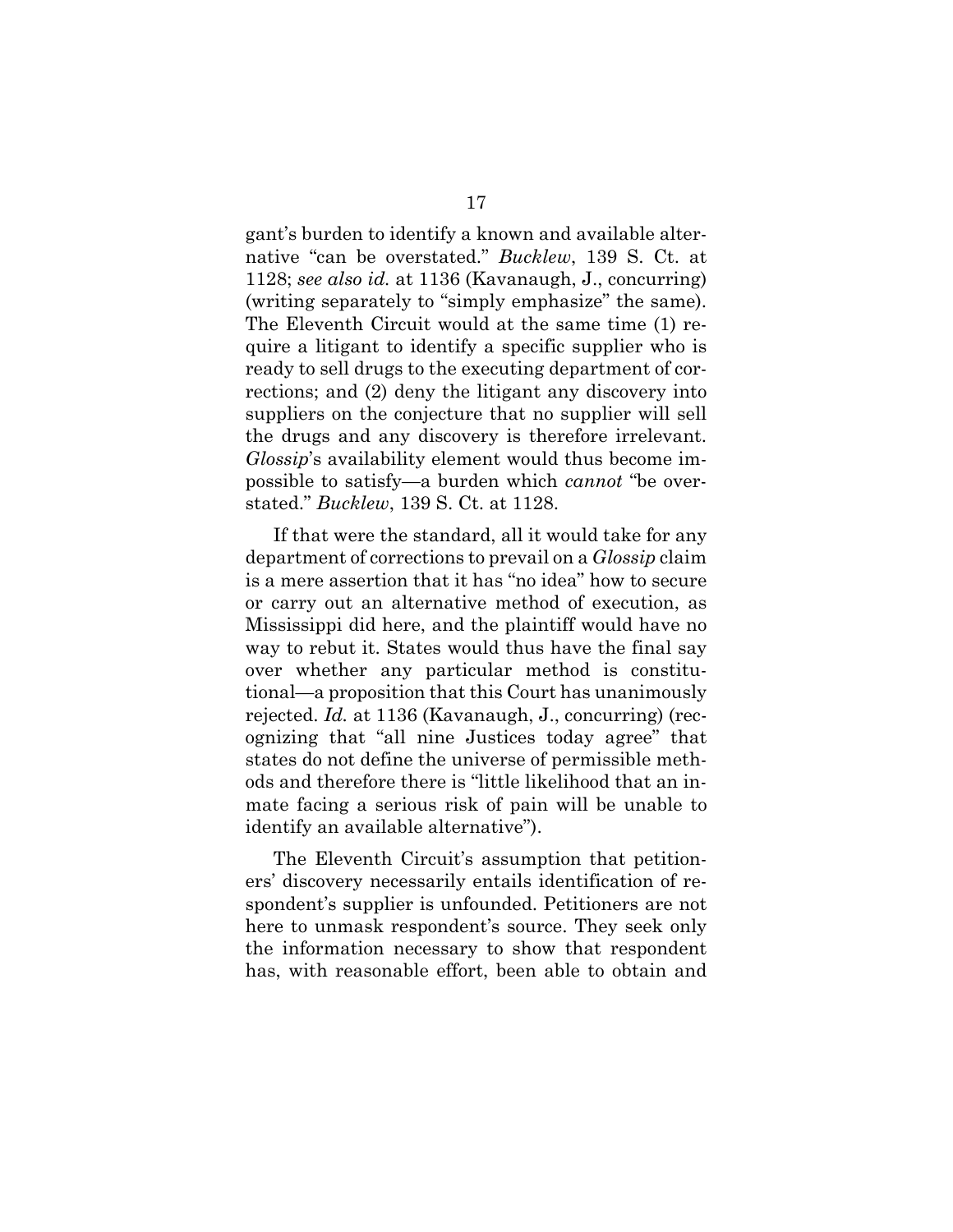successfully carryout single-drug pentobarbital executions. Petitioners' discovery requests thus seek testimony and documents related to GDC's acquisition of pentobarbital and its communications with other states, including Mississippi—information that could be provided without identifying any particular supplier. *See* Appellants' Br. 11, 19-20, 27-29 (repeatedly explaining that "the Southern District of Mississippi subpoena seeks documents and testimony beyond such identifying information"); Reply Br. 19-20. Indeed, in the Mississippi proceedings, the court suggested, and petitioners agreed, to allow department of corrections personnel to testify anonymously, with voice altering software precisely because this is *not*  about identification.11

Even assuming a situation arose in which it were somehow necessary to reveal the supplier's identity, the Eleventh Circuit never explained why this information—like highly sensitive trade secrets, source code, and personal information in other suits—could not be adequately protected through ordinary discovery mechanisms, such as a protective order. Indeed, the Eleventh Circuit has said just that in other contexts. *See Adkins v. Christie*, 488 F.3d 1324, 1329 (11th Cir. 2007) (recognizing that although the information sought could not be withheld based on any privilege, it could be protected "through other established means such as protective orders, confidentiality agreements, and when appropriate, by disclosure only after an in-camera review").

<sup>11</sup> *See* S.D. Miss. ECF Nos. 197 at 3, 200 at 4-5, 205 at 2-3.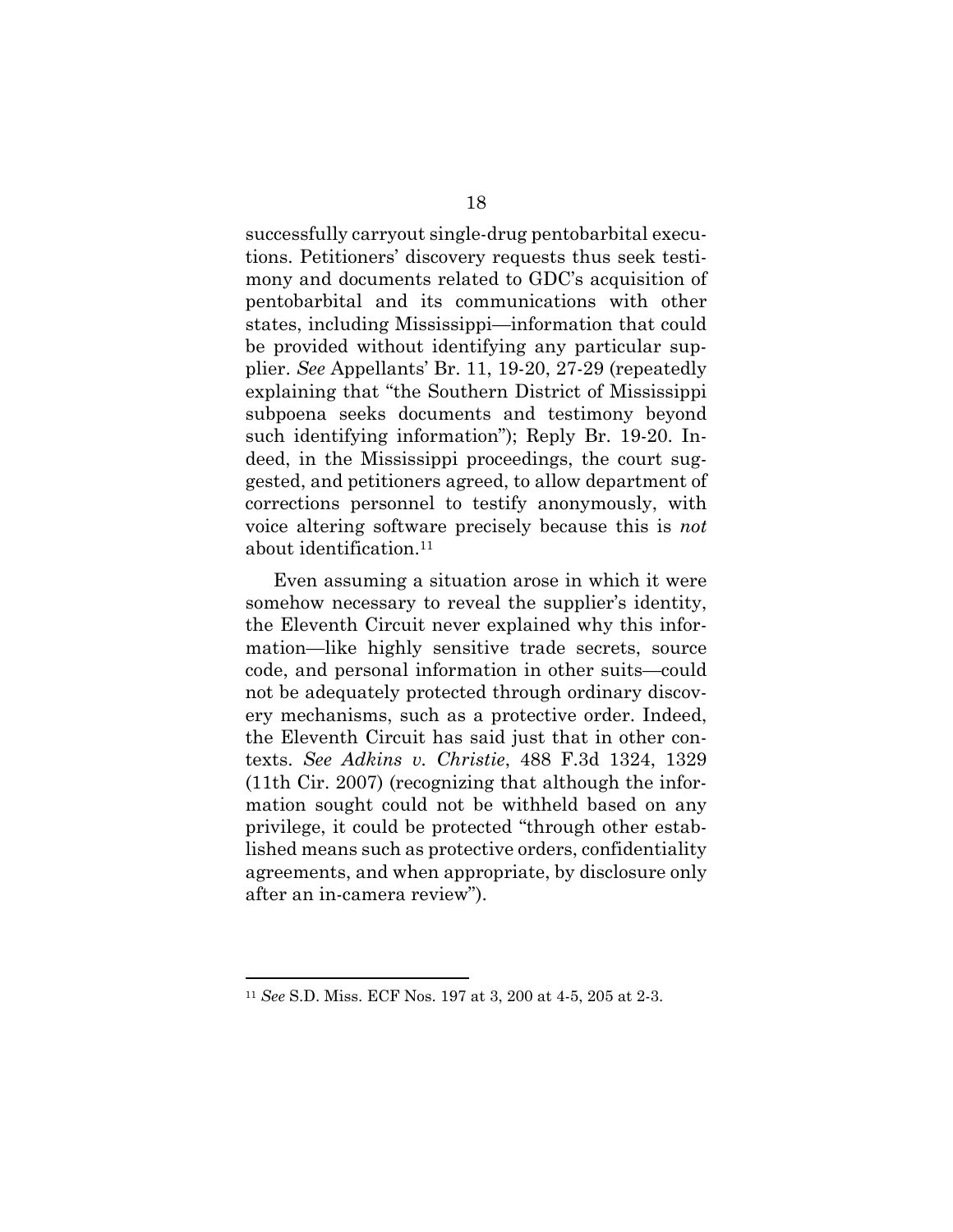## **II. The Meaning of "Known And Available" Is The Subject Of An Acknowledged Circuit Split.**

The conclusion that other department of corrections' conduct is not even relevant to the "known and available" element brings the Eleventh Circuit to a new extreme in an acknowledged split. As members of this Court have recognized, even prior to this case, circuits were "divided as to [the] meaning" of this Court's "requirement that inmates offer alternative methods" of execution. *McGehee v. Hutchinson*, 137 S. Ct. 1275, 1276 (2017) (Sotomayor, J., dissenting from denial of stay and certiorari); *id.* at 1277 (Breyer, J., dissenting from denial of stay and certiorari); *see also McGehee v. Hutchinson*, 854 F.3d 488, 500 (8th Cir. 2017) (Kelly, J., dissenting) (explaining that the en banc Eighth Circuit has adopted "the Eleventh Circuit's more demanding standard" for availability, rather than "the Sixth Circuit's definition").

In the Sixth Circuit, a litigant challenging a department of correction's planned method of execution can prove that an alternative method is "known and available" by showing the proposed drugs are obtainable through "ordinary transactional effort." *Fears v. Morgan*, 860 F. 3d 881, 891 (6th Cir. 2017) (en banc); *In re Ohio Execution Protocol Litigation*, 946 F.3d 287, 291 (2019). In *Fears*, the *en banc* court held Ohio had satisfied its "ordinary transactional effort" test where it had "contacted the departments of correction in Texas, Missouri, Georgia, Virginia, Alabama, Arizona, and Florida to ask whether they would be willing to share their supplies" and had even applied for its own "import license from the Drug Enforcement Admin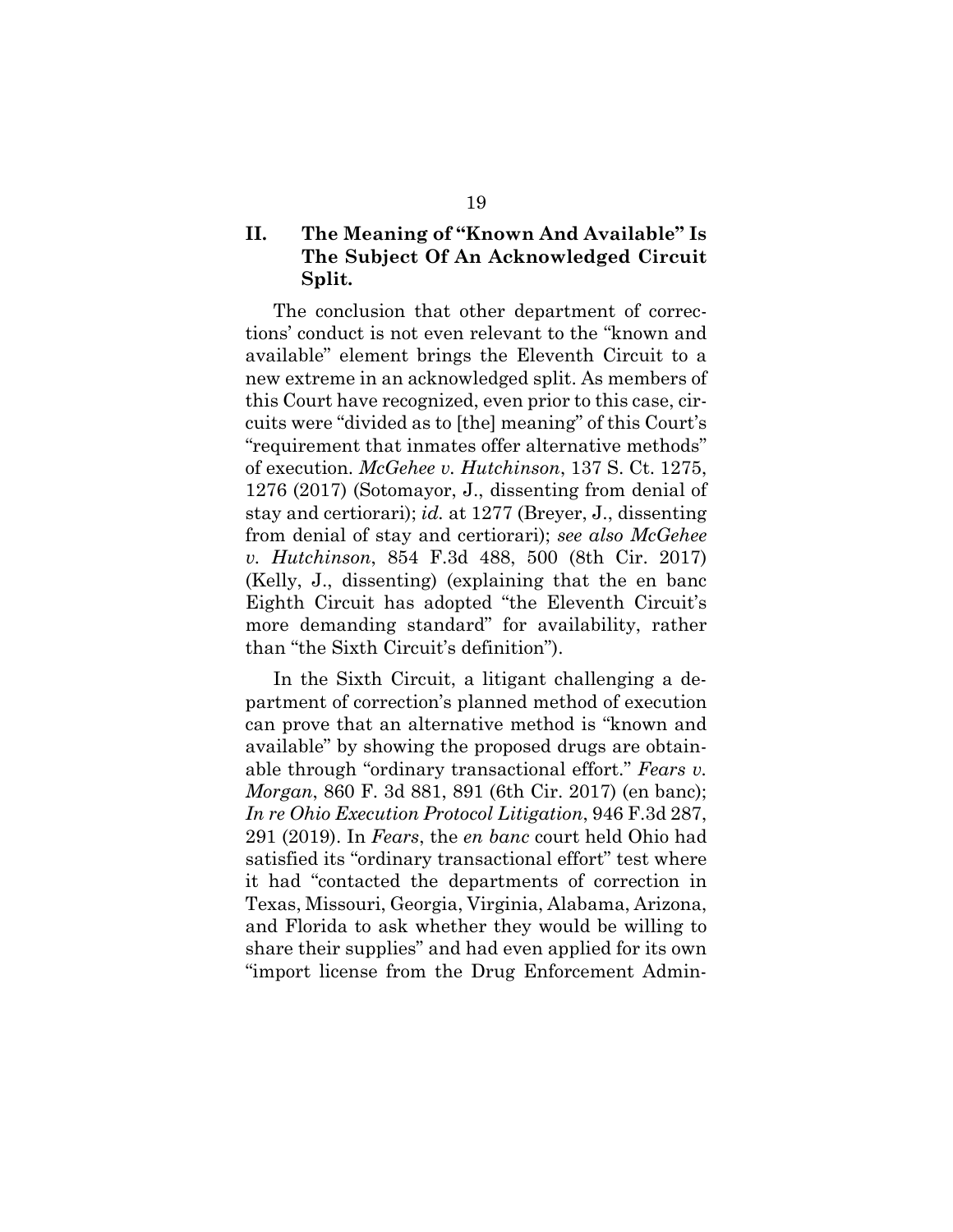istration." 860 F. 3d at 890-91. Under the Sixth Circuit's standard, a litigant need not show that the drugs are "on hand," *id*. at 891, but does need to show that reasonable efforts could yield the drug "for executions as opposed to" other purposes, *In re Ohio Execution Protocol Litigation*, 946 F.3d at 291 (finding drugs unavailable through "ordinary transactional effort" where alternative had "never been used in an execution" by any state, was not authorized for that purpose, and had only been used for assisted suicides).

As set forth above, the Eleventh Circuit holds that "known and available" requires a litigant to prove that the executing state "actually has access to the alternative." *Arthur v. Comm'r, Ala. Dep't of Corr.*, 840 F.3d 1268, 1300 (11th Cir. 2016), *abrogated on other grounds by Bucklew*, 139 S. Ct. at 1127-29. It has specifically held "that the fact that other states in the past have procured a compounded drug and pharmacies in [the executing state] have the skills to compound the drug does not make it available to the [executing department of corrections] for use in lethal injections." *Id*. at 1302. Instead, the plaintiff must show "there is *now* a source for pentobarbital *that would sell it to [that particular department of corrections]* for use in executions." *Id*. (emphasis in original).

The Eighth Circuit has adopted the same standard. In *McGehee*, the district court had rejected the Eleventh Circuit's standard because it "places an 'impossible burden' on the prisoners" and adopted the Sixth Circuit's test for availability. 854 F.3d at 493; *see also McGehee v. Hutchinson*, No. 4:17-CV-00179 KGB, 2017 WL 1399554, at \*39 (E.D. Ark. Apr. 15, 2017) ("After reviewing these decisions from the Sixth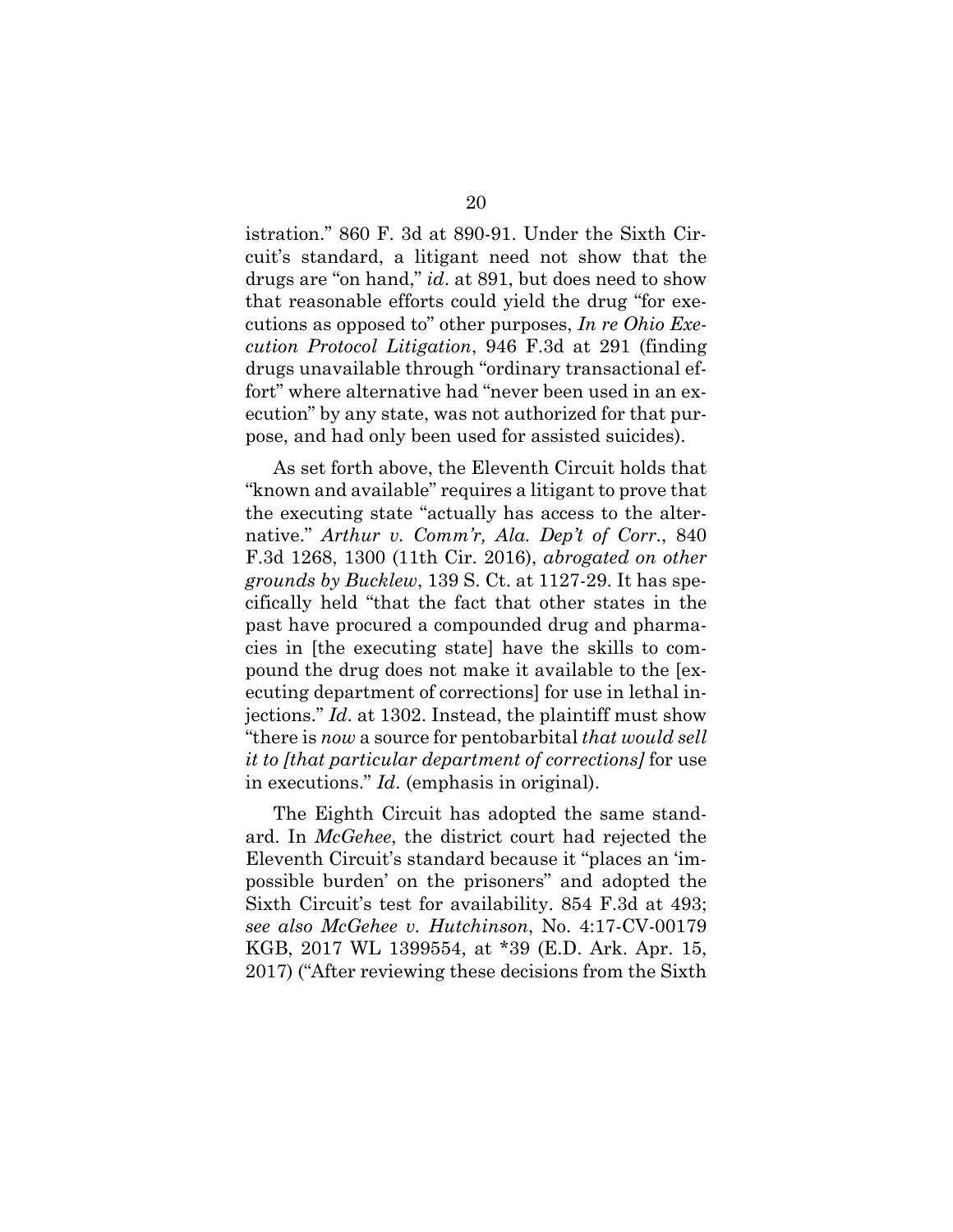and Eleventh Circuits, the Court finds that the approach taken by the Sixth Circuit provides a better test for 'availability' under *Glossip*."). The Eighth Circuit held that irrespective of the district court's conclusion that it imposed an "impossible burden," the Eleventh Circuit's standard "is necessary to conform to the Eighth Amendment." *McGehee*, 854 F.3d at 493; *see also id.* ("concur[rring] with the Eleventh Circuit" test in *Arthur*).

In the decision below, the Eleventh Circuit took its interpretation of *Glossip* to a new extreme in which the litigant who must identify a specific supplier that stands ready to contract with the executing state is told that any discovery into that topic is irrelevant and burdensome as a matter of law.

### **III. The Court Should Grant This Case.**

Courts and parties litigating claims under *Glossip*  need to know what availability means in order to meaningfully and fairly adjudicate them. The circuits in acknowledged conflict account for one half of all death row inmates at risk of execution, and together comprise 40% of states with active lethal injection regimes.

The decision below is problematic in a way that all members of this Court have sought to avoid. The Eleventh Circuit's earlier interpretations of "known and available" may have set "an almost impossible" standard, *McGehee v. Hutchinson*, No. 4:17-CV-00179 KGB, 2017 WL 1399554, at \*39 (E.D. Ark. Apr. 15, 2017), but deeming the evidence needed to meet that standard irrelevant and burdensome as a matter of law makes the Court's Eighth Amendment standard actually impossible. The result is that any department of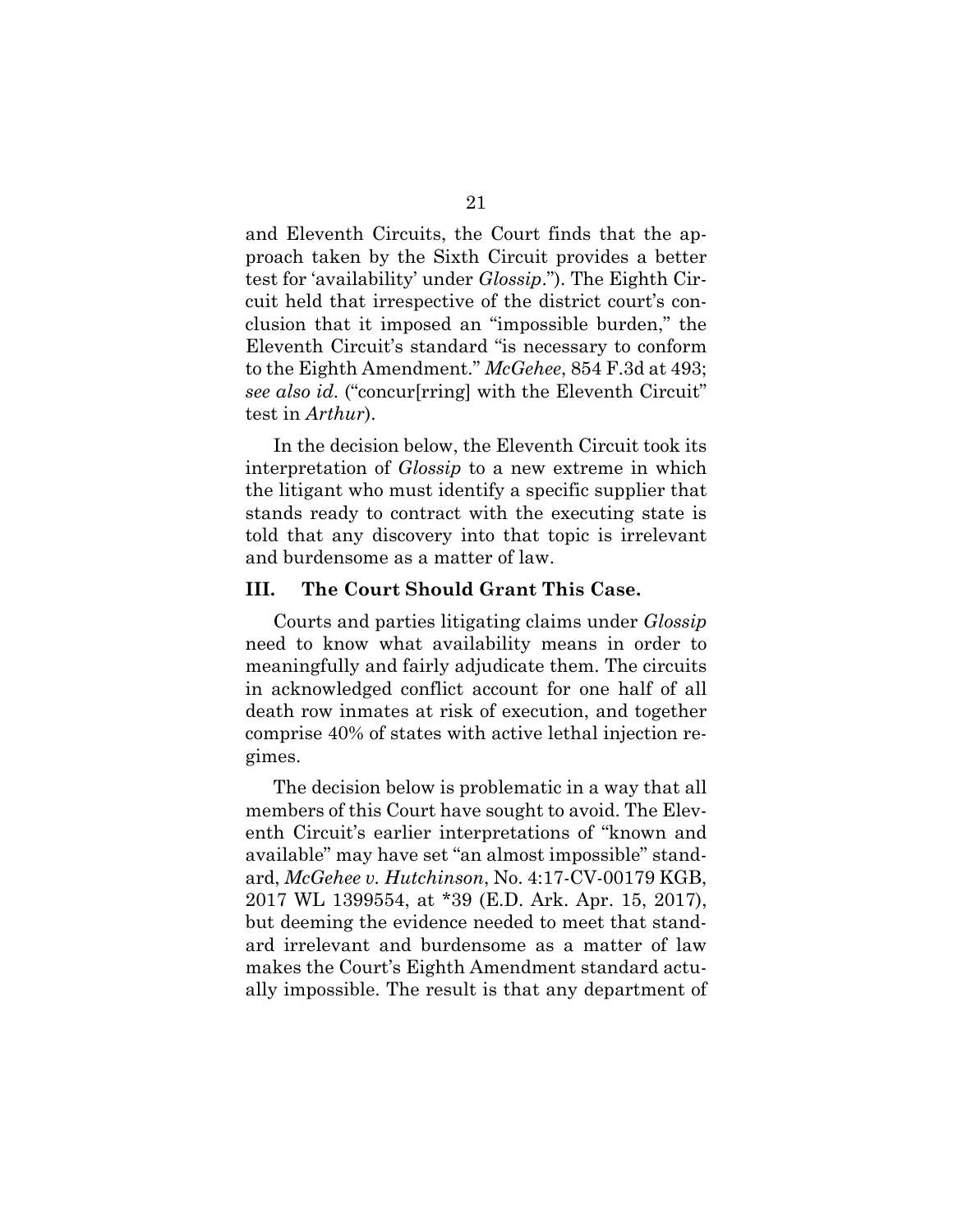corrections can stick its head in the sand—asserting that it has "no idea" how to obtain methods used in other states—and the condemned litigant will have no way of rebutting that assertion. In *Bucklew*, "all nine Justices" agreed that states should not have the authority to dictate what the Constitution requires. 139 S. Ct. at 1136.

The information that petitioners sought to obtain through ordinary application of civil discovery rules cannot be obtained any other way. For instance, state confidentiality statutes, like Georgia's Secrecy Act, preempt any inquiry through public-record requests or state court litigation. Federal civil discovery has always existed as a guarantee against absolute darkness—it has "[f]or more than three centuries" been premised on the "the fundamental maxim that the public . . . has a right to every man's evidence." *Jaffee v. Redmond*, 518 U.S. 1, 9 (1996) (quoting *United States v. Bryan*, 339 U.S. 323, 331 (1950)).

The Court has repeatedly urged condemned litigants to raise such issues before they are compelled to do so in "last-minute stays" of execution. *Bucklew*, 139 S. Ct. at 1134 (quoting *Hill v. McDonough*, 547 U.S. 573, 584 (2006)); *see also id.* n.5 (discussing *Dunn v. Ray*, 139 S. Ct. 661 (2019)). And it has previously declined to clarify the meaning of availability within that context. *See McGehee*, 137 S. Ct. at 1276 (Sotomayor, J. dissenting from denial of stay and certiorari); *Zagorski v. Parker*, 139 S. Ct. 11, 13-14 (2018) (Sotomayor, J., dissenting from denial of stay and certiorari). Petitioners bring this issue to the Court before any execution date has been set.